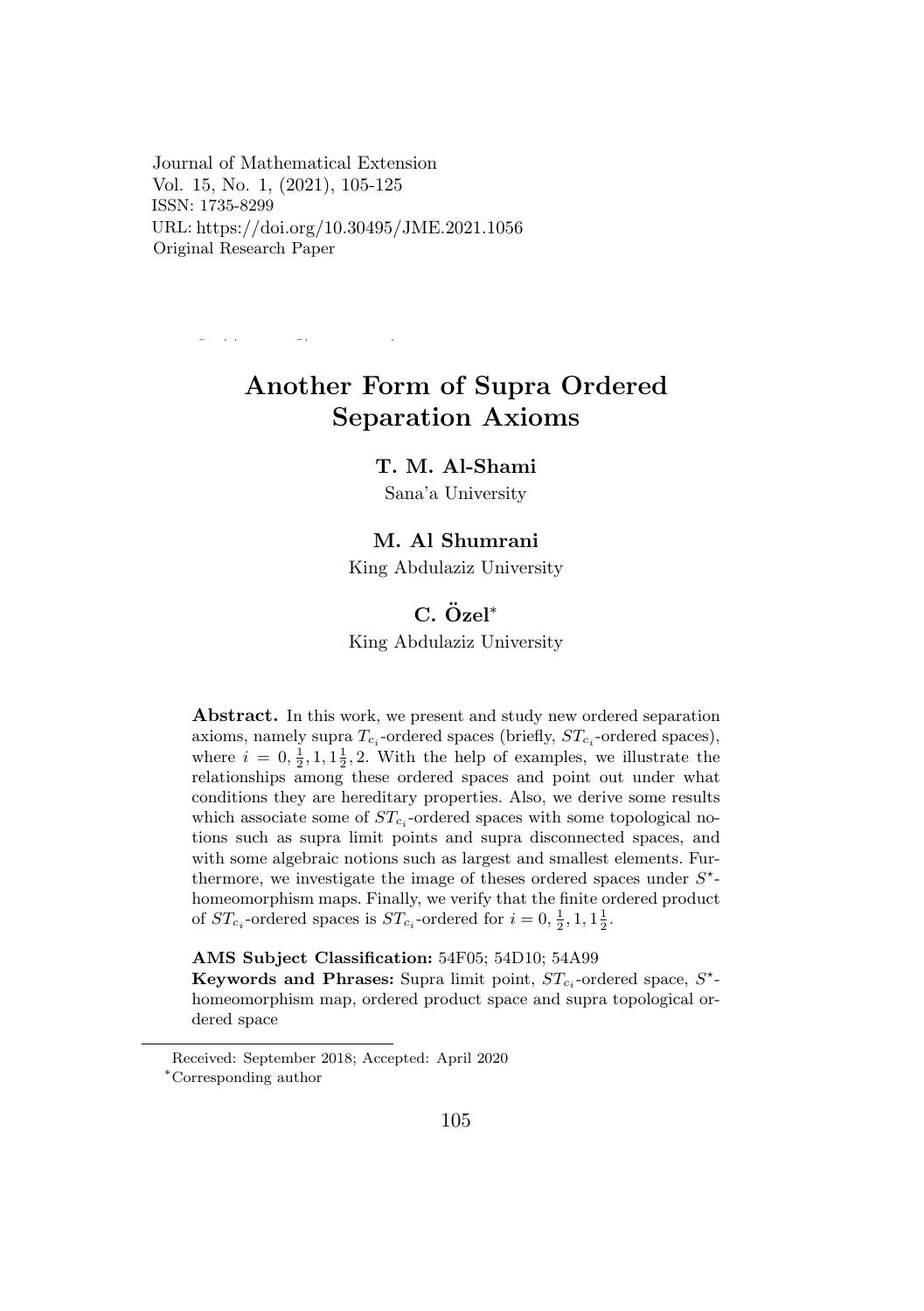# 1. Introduction

In 1965, Nachbin [22] originated the notion of topological ordered spaces by defining a partial order relation  $\preceq$  and a topology on a non empty set *X*. He studied and discussed many properties of monotone sets and topological ordered spaces. McCartan [20], in 1968, utilized monotone neighbourhoods and monotone open sets to present *Ti*-ordered spaces and strong  $T_i$ -ordered spaces  $(i = 0, 1, 2, 3, 4)$ , respectively. He investigated the equivalent conditions for each one of these spaces and gave several examples to show that these spaces are strictly stronger than *Ti*spaces in general topology. In 1971, McCartan [21] defined the concepts of continuous, anti-continuous and bicontinuous for topological ordered spaces and investigated their characteristics.

Arya and Gupta [10] defined and studied semi  $T_0$ -ordered and semi  $T_1$ ordered spaces in 1991, and Leela and Balasubramanian [18] introduced and discussed  $\beta T_0$ -ordered and  $\beta T_1$ -ordered spaces in 2002. Das [12], in 2004, established a concept of supra topological ordered spaces and formulated some ordered separation axioms. Kumar [17] introduced the concepts of continuous and homeomorphism maps between topological ordered spaces.

In 1983, Mashhour et al. [19] introduced supra topological spaces by dropping only the intersection condition. They introduced the concepts of  $ST_i$ -spaces  $(i = 0, 1, 2, 2\frac{1}{2})$  and derived their fundamental features. Elshafei et al. [13] utilized monotone supra open sets to initiate new ordered separation axioms, namely  $SST_i$ -ordered spaces  $(i = 0, 1, 2, 3, 4)$ . They also verified that *SSTi*-ordered spaces and *STi*-ordered spaces are equivalent in the cases of  $i = 0, 1$ . Abo-elhamayel and Al-shami [1] established and investigated the concepts of x-supra continuous, x-supra open, x-supra closed and x-supra homeomorphism maps between supra topological ordered spaces. Recently, some ordered maps are defined and discussed based on some celebrated generalized supra open sets (see, for example,  $[4, 5, 9, 11, 14, 15]$ . Recently,  $[7]$  explored separation axioms on supra soft topological spaces and [6] defined the concept of supra soft topological spaces.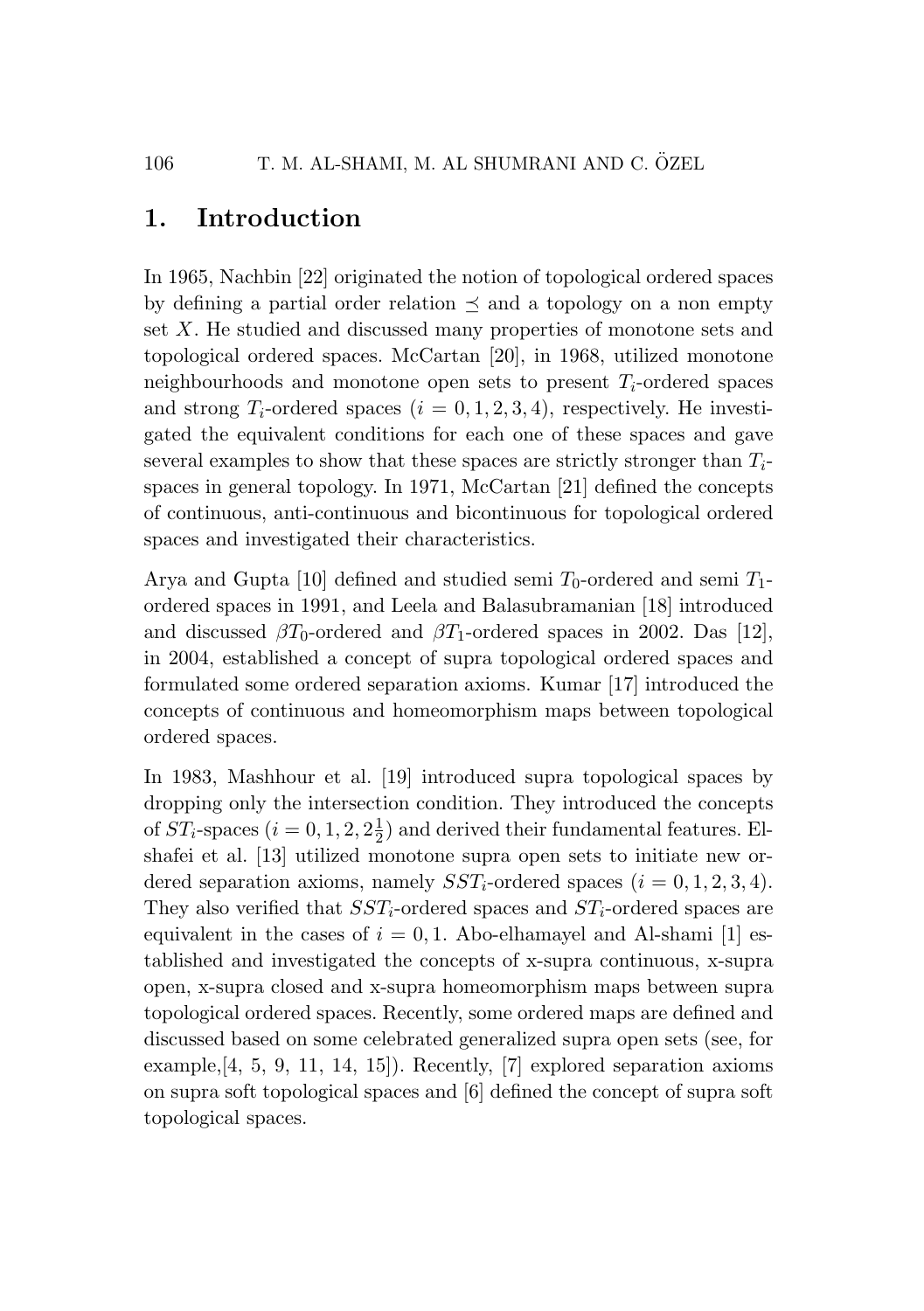Ordered separation axioms are well known notions and powerful tools on ordered topology and supra ordered topology. So this study focus on defining new ordered separation axioms, namely *STc<sup>i</sup>* -ordered spaces  $(i = 0, \frac{1}{2}, 1, 1\frac{1}{2}, 2)$ . We illustrate the relationships among these ordered spaces and show that  $ST_{c_i}$ -ordered spaces are stronger than  $SST_i$ -ordered spaces in case of  $i = 1, 2$ , and are stronger than  $ST_i$ -spaces in case of  $i = 0, 1, 2$ . Also, we derive some interesting results which connect some of the initiated ordered spaces with some topological notions such as supra limit points, supra disconnected spaces and  $S^*$ -homeomorphism maps, and with some algebra notions such as largest and smallest elements. Moreover, we point out under what conditions the  $ST_{c_i}$ -ordered spaces are hereditary properties and provide several examples to elucidate the main findings obtained. In the end, we present some results of monotone sets and verify that the finite ordered product of  $ST_{c_i}$ -ordered spaces is  $ST_{c_i}$ -ordered, for  $i = 0, \frac{1}{2}, 1, 1\frac{1}{2}$ .

### 2. Preliminaries

We recall in this section, some definitions and results which we need in the sequel.

**Definition 2.1.** [16] *A binary relation*  $\preceq$  *is called a partial order relation if it is reflexive, anti-symmetric and transitive.*

Definition 2.2. [16] *The usual partial order relation on the set of real numbers*  $\mathbb{R}$  *is defined as follows*  $\preceq = \{(a, b) : a \leq b, a, b \in \mathbb{R}\}.$ 

**Definition 2.3.** [16] *Let*  $(X, \preceq)$  *be a partially ordered set. An element*  $a \in X$  *is called:* 

(i) *A smallest element of X provided that*  $a \preceq x$  *for all*  $x \in X$ *.* 

(ii) *A largest element of X provided that*  $x \preceq a$  *for all*  $x \in X$ *.* 

(iii) *A* minimal element of *X* provided that  $x \preceq a$  implies that  $x = a$ .

(iv) *A* maximal element of *X* provided that  $a \preceq x$  implies that  $x = a$ .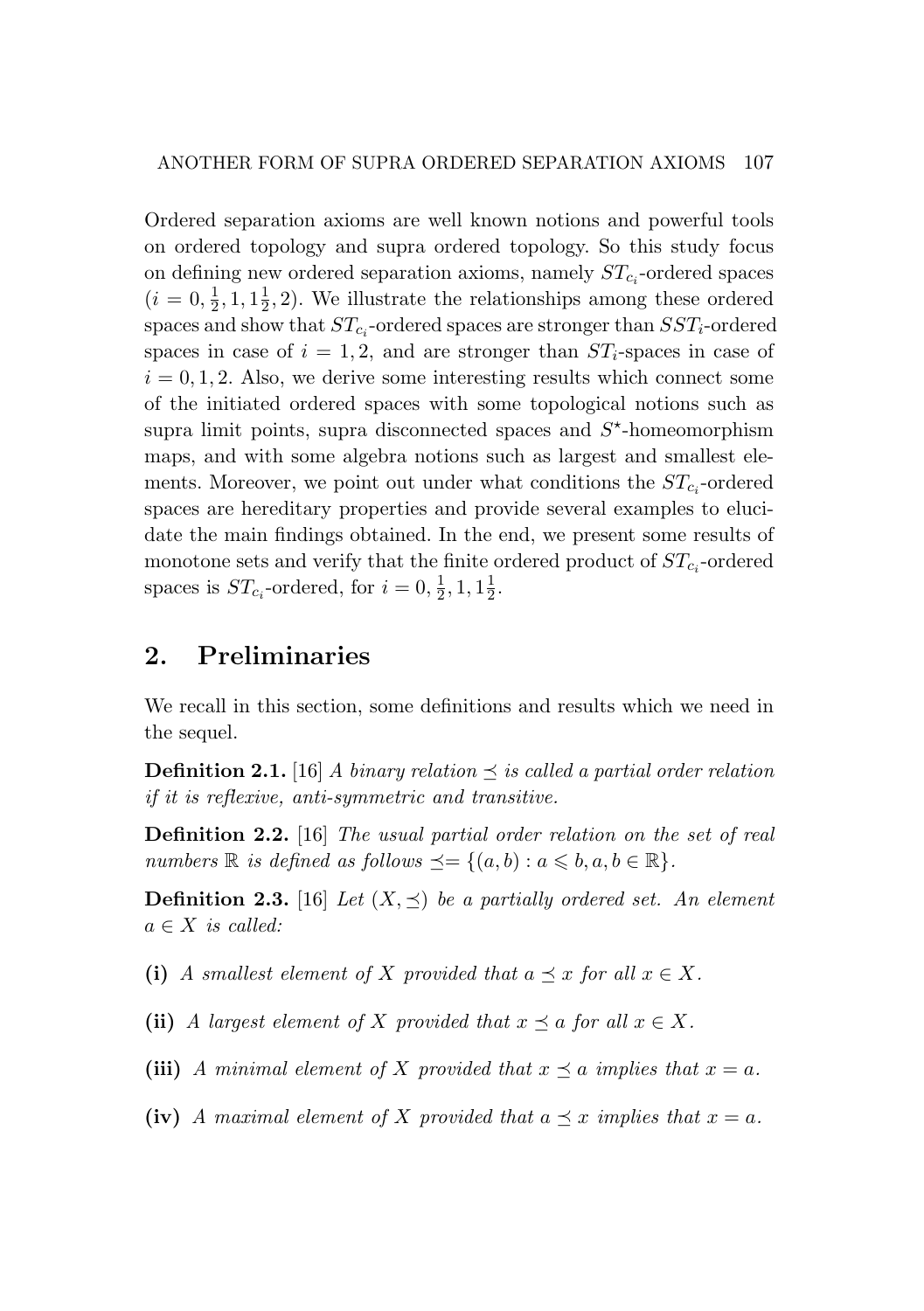**Definition 2.4.** [16] *A map*  $f : (X, \preceq_1) \to (Y, \preceq_2)$  *is called order embedding if*  $a \preceq_1 b$  *if and only if*  $f(a) \preceq_2 f(b)$ *, for each*  $a, b \in X$ *.* 

**Definition 2.5.** [19] *A family*  $\mu$  *of subsets of a non empty set X is called a supra topology provided that the following two conditions hold.*

(i) *X* and  $\emptyset \in \mu$ .

(ii) *µ is closed under arbitrary union.*

Then the pair  $(X, \mu)$  is called a supra topological space. Every element of  $\mu$  is called a supra open set and its complement is called a supra closed set.

**Definition 2.6.** [19] *A* map  $f: X \rightarrow Y$  is called  $S^*$ -continuous if the *inverse image of each supra open subset of Y is a supra open subset of X.*

Definition 2.7. [19] *Any property which when satisfied by a supra topological space is also satisfied by every subspace of this supra topology is called a hereditary property.*

**Definition 2.8.** [22] *Let E be a subset of a partially ordered set*  $(X, \preceq)$  $and x \in X$ *. Then:* 

- (i)  $i(x) = \{a \in X : x \leq a\}$  and  $d(x) = \{a \in X : a \leq x\}.$
- (ii)  $i(E) = \left\{ \{i(e) : e \in E \} \text{ and } d(E) = \left\{ \{d(e) : e \in E \} \right\}.$
- (iii) *A set E is called increasing (resp. decreasing), If*  $E = i(E)(resp.$  $E = d(E)$ .

**Definition 2.9.** [12] *A triple*  $(X, \tau, \leq)$  *is said to be a supra topological ordered space, where*  $(X, \mu)$  *is a supra topological space and*  $(X, \preceq)$  *is a partially ordered set.*

Definition 2.10. [22] *Let A be a subset of a topological ordered space*  $(X, \tau, \preceq)$ *. We define a topological ordered subspace*  $(A, \tau_A, \preceq_A)$  *of*  $(X, \tau, \preceq_A)$ ) *as follows*  $\tau_A$  *is a relative supra topology of*  $\tau$  *and*  $\preceq_A = \preceq \bigcap A \times A$ *.*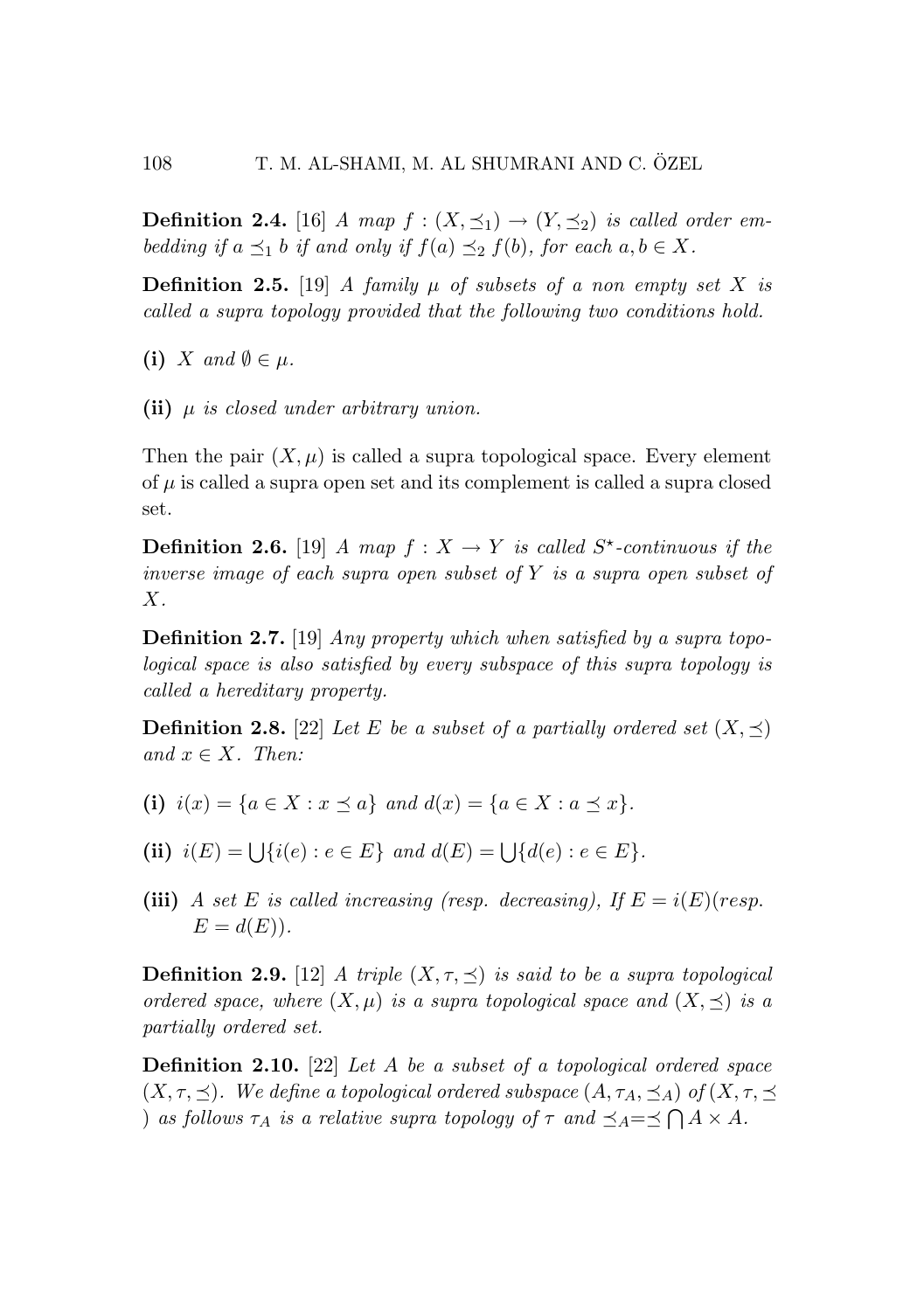Proposition 2.11. [22] *If U is an increasing (resp. a decreasing) subset of a partially ordered set*  $(X, \preceq)$ *, then*  $U \bigcap A$  *is an increasing (resp. a decreasing) subset of a partially ordered set*  $(A, \preceq_A)$ .

**Definition 2.12.** [13] *A supra topological ordered space*  $(X, \mu, \preceq)$  *is called:*

- (i) *Lower*  $SST_1$ -ordered space if for each  $a \npreceq b$  in X, there exists an *increasing supra open set G containing a such that b belongs to Gc.*
- (ii) *Upper*  $SST_1$ -ordered space if for each  $a \npreceq b$  in X, there exists a *decreasing supra open set G containing b such that a belongs to Gc.*
- (iii) *SST*0*-ordered if it is lower SST*1*-ordered or upper SST*1*-ordered.*
- (iv) *SST*1*-ordered if it is both lower SST*1*-ordered and upper SST*1 *ordered.*
- (v) *SST*<sub>2</sub>*-ordered if for every*  $a, b \in X$  *such that*  $a \npreceq b$ *, there exist disjoint supra open sets G and H containing a and b, respectively, such that G is increasing and H is decreasing.*

Definition 2.13. [23] *A subset E of supra topological ordered space*  $(X, \mu)$  *is called an m-set if*  $E \cap G$  *is a supra open set, for each*  $G \in \mu$ .

**Definition 2.14.** [2] *Let*  $(X, \mu)$  *be a supra topological space and*  $x \in X$ *. A* point *x* is said to be supra limit point of  $A \subseteq X$  provided that every *supra neighborhood of x contains at least one point of A different than x. We denote all supra limit points of A by Asl.*

**Proposition 2.15.** [2] *Let A* and *B be subsets of*  $(X, \mu)$ *. Then* 

- (i) *If*  $A \subseteq B$ *, then*  $A^{sl} \subseteq B^{sl}$ *.*
- (ii)  $A^{sl} \cup B^{sl} \subset (A \cup B)^{sl}$ *.*
- (iii) *A is supra closed if and only if*  $A^{sl} \subseteq A$ *.*

From now on, the set of real numbers and the diagonal relation on any non-empty set shall be briefly denoted by  $\mathbb R$  and  $\triangle$ , respectively.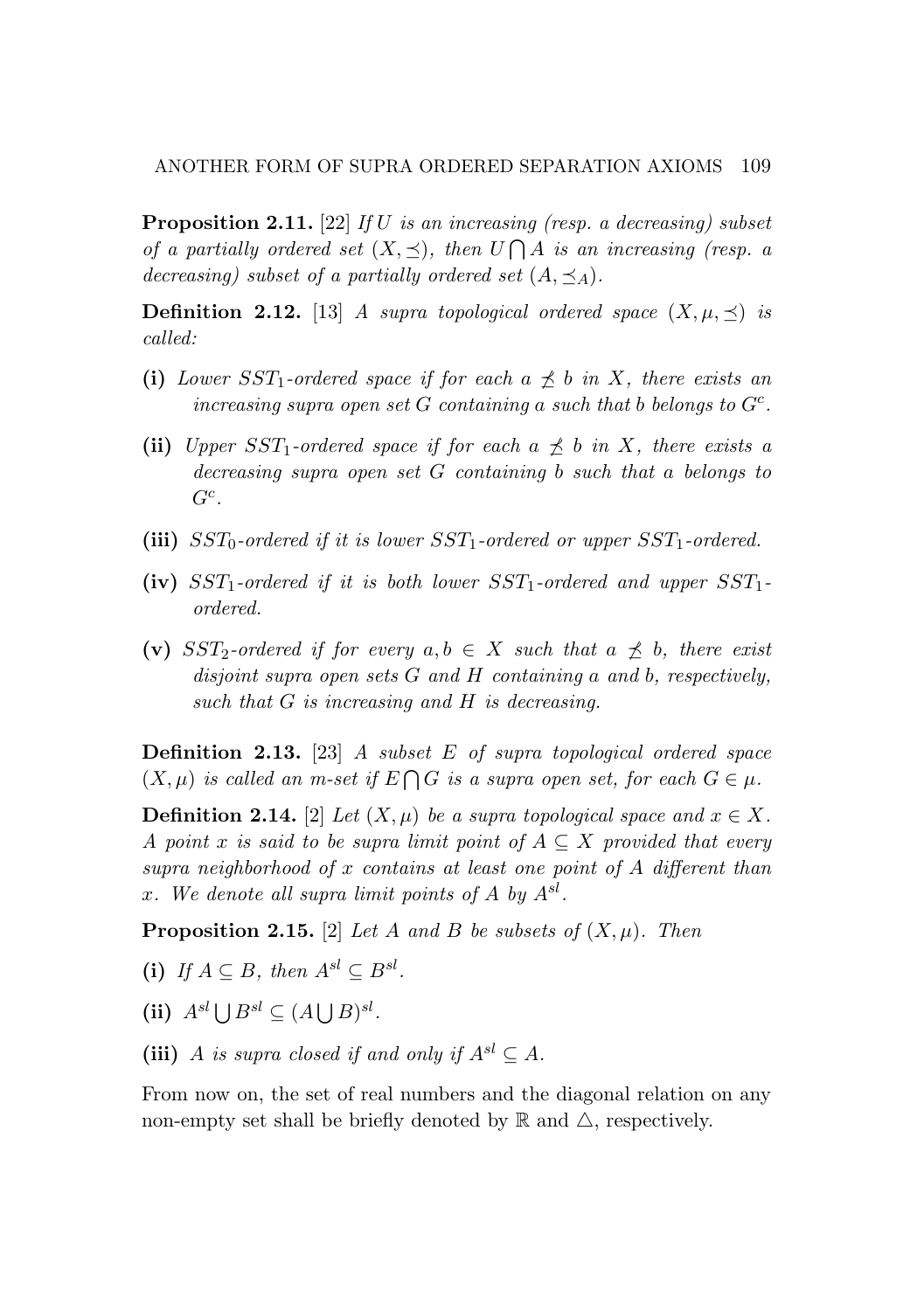# 3. New Separation Axioms in Supra Topological Ordered Spaces

This section is devoted to defining and studying  $ST_{c_i}$ -ordered spaces  $(i = 0, \frac{1}{2}, 1, 1\frac{1}{2}, 2)$ . We provide several examples to show the relationships among them. In general, we investigate some results which associate them with some topological concepts such as supra limit points, supra disconnected spaces and  $S^*$ -homeomorphism maps. Finally, we prove that  $ST_{c_i}$ -ordered spaces are preserved under finite product space in the cases of  $i = 0, \frac{1}{2}, 1, 1\frac{1}{2}$ .

**Definition 3.1.** *A supra topological ordered space*  $(X, \mu, \leq)$  *is called ST*<sub>c0</sub>-ordered if for every  $a \not\preceq b$  *in X, there exist an increasing supra open set G containing a such that*  $b \in G^c$  *or a decreasing supra open set H containing b such that*  $a \in H^c$ *.* 

**Example 3.2.** Let  $\mu = \{\emptyset, G \subseteq \mathbb{R} \text{ such that } 1 \in G \text{ or } 2 \in G\}$  be a supra topology on  $\mathbb{R}$  and  $\preceq = \triangle \cup \{ (1, 2) \}$  be a partial order relation on R. Then  $(X, \mu, \preceq)$  is an  $ST_{c_0}$ -ordered space.

**Example 3.3.** Let  $\mu = \{\emptyset, X, \{a\}, \{a, b\}, \{b, c\}\}\$ be a supra topology and  $\preceq = \triangle \cup \{(b, a), (a, c)(b, c)\}\$ be a partial order relation on  $X =$ *{* $a, b, c$ *}*. Since  $a \npreceq b$ , then  $i(a) = \{a, c\} ⊆ X$  and  $d(b) = \{b\} ⊆$  $d({b, c}) = X$ . Hence  $(X, \mu, \preceq)$  is not an  $ST_{c_0}$ -ordered space.

**Proposition 3.4.** *Every SST*<sub>0</sub> *-ordered space*  $(X, \mu, \preceq)$  *is*  $ST_{c_0}$ *-ordered.* 

**Proof.** It is clear.  $\Box$ 

The converse of the above proposition need not be true in general as shown in the following example.

**Example 3.5.** Assume that  $(X, \mu, \leq)$  is the same as in Example 3.2. We can observe the following two cases:

- (i)  $1 \nleq 3$  and there is no a decreasing supra open set containing 3 which does not contain 1. Hence  $(X, \mu, \preceq)$  is not an upper *SST*<sub>1</sub>-ordered space.
- (ii)  $3 \nless 2$  and there is no an increasing supra open set containing 3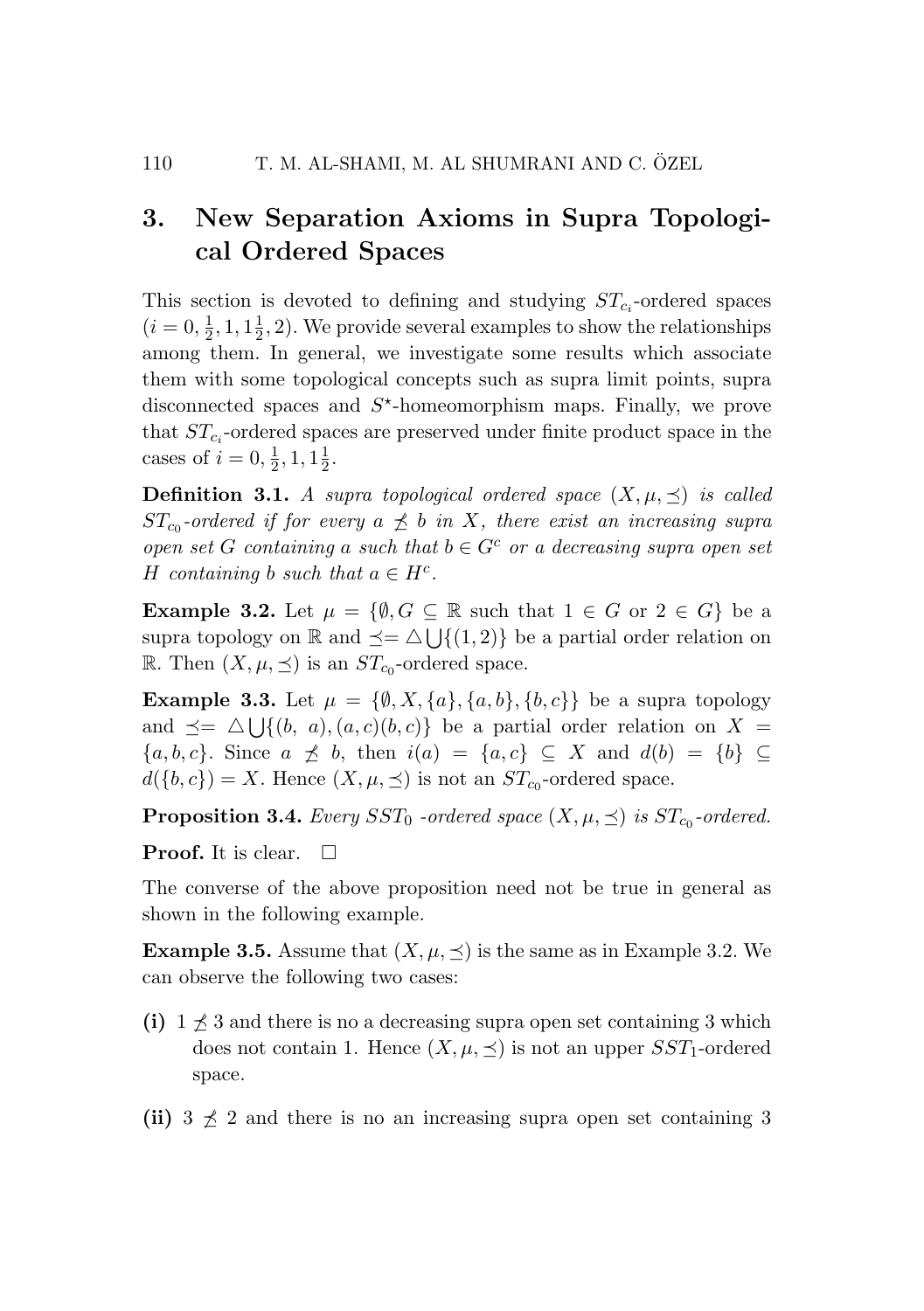which does not contain 2. Hence  $(X, \mu, \preceq)$  is not a lower  $SST_1$ ordered space.

So from the above two cases, we find that  $(X, \mu, \preceq)$  is not an *SST*<sub>1</sub>ordered space.

**Definition 3.6.** A supra topological ordered space  $(X, \mu, \leq)$  is called *supra continuous if for any supra open subset*  $G$  *of*  $X$ *,*  $i(G)$  *and*  $d(G)$ *are supra open sets.*

**Theorem 3.7.** Let a supra topological ordered space  $(X, \mu, \leq)$  be supra *continuous.* Then  $(X, \mu, \leq)$  *is*  $ST_{c_0}$ -ordered if and only if  $scl(d(a)) \neq$  $scl(d(b))$  *or*  $scl(i(a)) \neq scl(i(b))$ *, for each*  $a, b \in X$ *.* 

**Proof.** *Necessity*: Suppose  $(X, \mu, \leq)$  is an  $ST_{c0}$ -ordered space and let  $a \npreceq b$ . Then we have two cases:

- (i) there exists an increasing supra open set *G* containing *a* such that  $b \in G^c$ . Then  $scl(d(b)) \subseteq G^c$ . Therefore  $a \notin scl(d(b))$ . Obviously,  $a \in \text{scl}(d(a))$ . Thus  $\text{scl}(d(a)) \neq \text{scl}(d(b))$ .
- (ii) or a decreasing supra open set *H* containing *b* such that  $a \in H^c$ . Similarity, we find that  $scl(i(a)) \neq scl(i(b)).$

*Sufficiency*: Suppose that  $scl(d(a)) \neq scl(d(b))$ . It is well known that  $a \not\preceq b$  or  $b \not\preceq a$ . Say,  $a \not\preceq b$ . Then there exists  $x \in \text{cl}(d(a))$  and  $x \not\in$  $scl(d(b))$  or  $x \in scl(d(b))$  and  $x \notin scl(d(a))$ . Say,  $x \in scl(d(a))$  and  $x \notin \text{sel}(d(b))$ . Therefore there exists a supra open set *G* containing *x* such that  $G \cap d(b) = \emptyset$ . Now,  $i(G) \cap \{b\} = \emptyset$ . Since  $(X, \tau, \preceq)$  is supra continuous, then *i*(*G*) is a supra open set. Since  $i(G) \cap d(a) \neq \emptyset$ , then *a* ∈ *i*(*G*). Thus  $(X, \mu, \leq)$  is an *ST*<sub>*c*0</sub>-ordered space.  $\Box$ 

**Definition 3.8.** A supra topological ordered space  $(X, \mu, \preceq)$  is called  $ST_{c_{\frac{1}{2}}}$ -ordered if for every  $a \npreceq b$  in X, there exist an increasing supra 2 *open set G containing a such that b is a supra limit point for G<sup>c</sup> or a decreasing supra open set H containing b such that a is a supra limit point for*  $H^c$ *.* 

**Example 3.9.** Consider  $\mu = \{\emptyset, X, \{a\}\}\$ is a supra topology and  $\preceq$  $\Delta \bigcup \{(b, a)\}\$ is a partial order relation on  $X = \{a, b\}$ . Then we have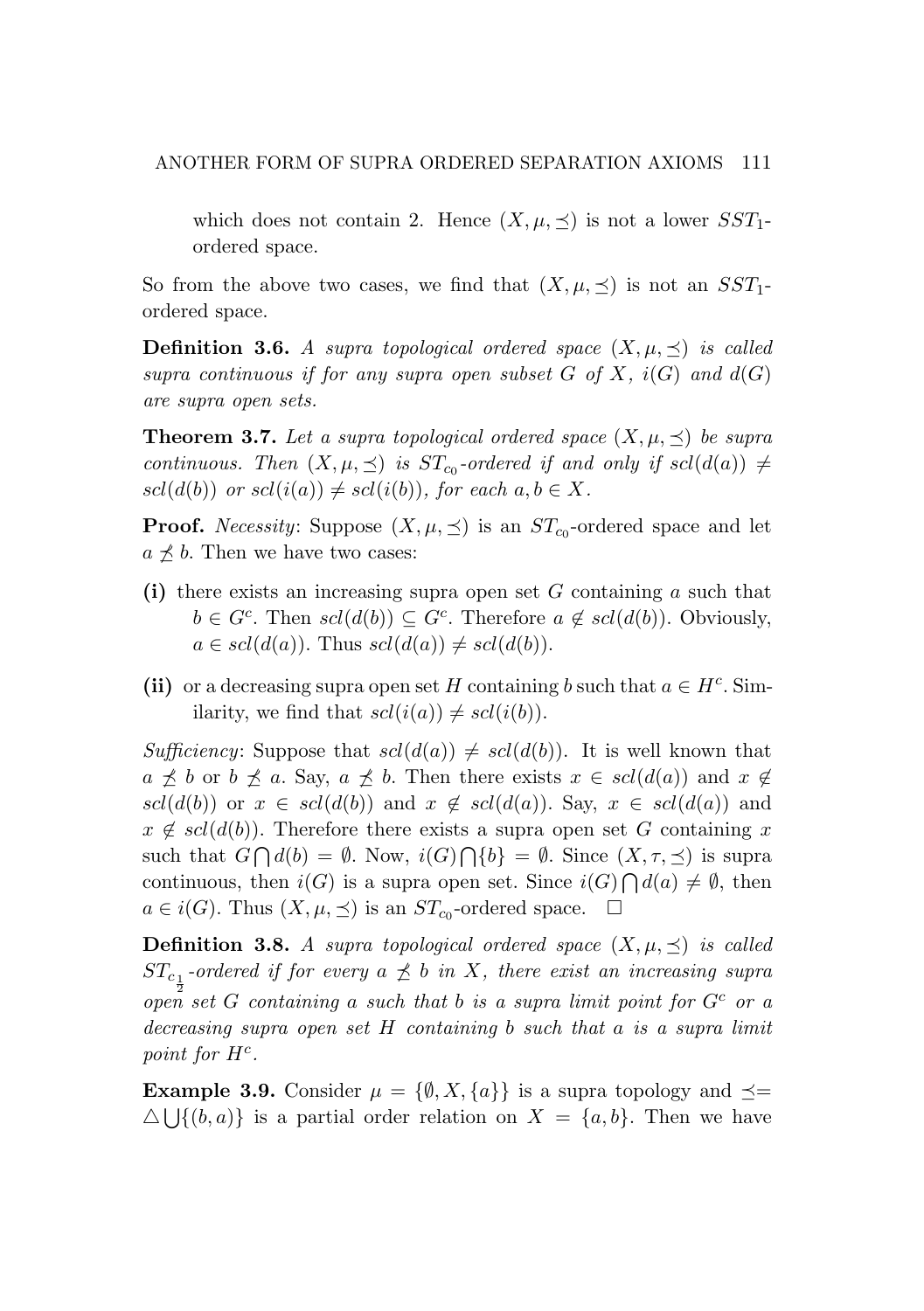$a \nless b$ . It can be seen that  $a \in i(a)$  which is an increasing supra open set and  $b \in (\{a\}^c)^{sl} = \{b\}$ . Thus  $(X, \mu, \preceq)$  is  $ST_{c_{\frac{1}{2}}}$ -ordered.

2

Remark 3.10. *The given supra topological ordered space in Example 3.2*  $i$ *s* not  $ST_{c_1}$ -ordered space, because the elements 1 and 2 are not supra 2 *limit points for any subset of* R*.*

Proposition 3.11. *If*  $(X, \mu, \leq)$  *is an*  $ST_{c_{\frac{1}{2}}}$ -ordered space, then  $X^{sl} = X$ *or*  $X^{sl} = X \setminus \{a\}$ *.* 

Proof. Suppose, to the contrary, that there exist two elements *a, b* in *X* such that  $X^{sl} = X \setminus \{a, b\}$ . From the definition of  $\preceq$ , we get that either  $a \nleq b$  or  $b \nleq a$ . Say,  $a \nleq b$ . Since  $(X, \mu, \leq)$  is  $ST_{c_{\frac{1}{2}}}$ -ordered, then there exists an increasing supra open set *G* containing *a* such that *b* is a supra limit point for  $G^c$  or a decreasing supra open set *H* containing *b* such that  $a$  is a supra limit point for  $H^c$ . This means that  $a$  or  $b$  are supra limit points of *X*. So, we obtain a contradiction with our assumption. Hence the proposition holds.  $\square$ 

**Corollary 3.12.** *Any*  $ST_{c_{\frac{1}{2}}}$ -ordered space contains at most one singleton *supra open set.*

The converse of the above proposition need not be true in general as shown in Example 3.3, where  $X^{sl} = X \setminus \{a\}$ , but  $(X, \mu, \preceq)$  is not  $ST_{c_{\frac{1}{2}}}$ 2 ordered.

**Definition 3.13.** *A supra topological ordered space*  $(X, \mu, \leq)$  *is called ST*<sub>c1</sub>-ordered if for every  $a \not\preceq b$  in X, there exist an increasing supra *open set G containing a such that*  $b \in G^c$  *and a decreasing supra open set H containing b such that a is a supra limit point for Hc.*

The proofs of the following two propositions are easy and so will be omitted.

**Proposition 3.14.** *Every minimal element of an*  $ST_{c_1}$ *-ordered space*  $(X, \mu, \preceq)$  *is a supra limit point of* X.

**Proposition 3.15.** *If an*  $ST_{c_1}$ *-ordered space*  $(X, \mu, \preceq)$  *does not contain maximal (minimal) element, then*  $X^{sl} = X$ .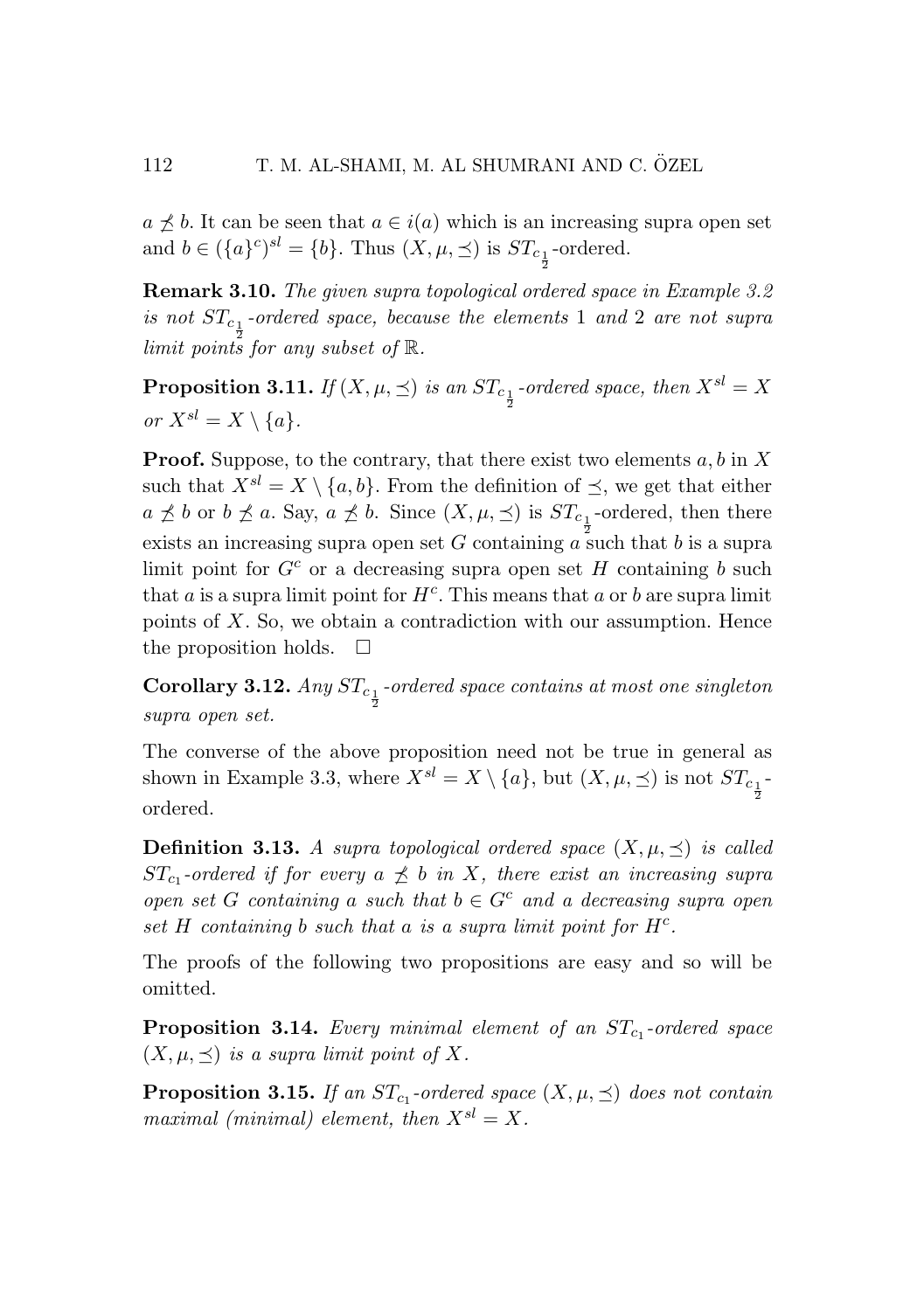**Example 3.16.** Consider  $\nu = \{\emptyset, G \subseteq \mathbb{R} \text{ such that } G = (-\infty, b) \text{ or }$  $(a, \infty)$  or their union *}* is a supra topology on R. Let  $X = (0, 1)$  and  $(X, \mu)$  be a subspace of  $(\mathbb{R}, \nu)$ . We define a supra topology on  $[0, 1)$  as follows:  $\mu^* = \{G^* : G^* = G \text{ or } G^* = G \cup \{0\}, G \in \mu\}$  and consider  $\prec$  is the usual partial order relation on [0, 1). Then  $([0,1), \mu^*, \prec)$  is a supra topological ordered space. In the following, we point out that the condition of an  $ST_{c_1}$ -ordered space is satisfied. For each  $a \in (0,1)$ , we have  $a \not\preceq 0$ . Then  $a \in G^* = (\frac{1}{2}a, 1)$  which is an increasing supra open set and 0 ∈  $(G^*)^c = [0, \frac{1}{2}a]$ . Also, 0 ∈  $H^* = \{0\}$  which is a decreasing supra open set and  $a \in ((H^*)^c)^{sl} = (0,1)$ .

On the other hand, for each  $x \nleq y$  such that  $x \neq 0$ , we choose  $r > 0$  to satisfies that  $x - y = 2r$ . Then  $x \in G^* = (x - r, 1)$  which is an increasing supra open set and  $y \in (G^*)^c = [0, x - r]$ . Also,  $y \in H^* = [0, y + r)$ which is a decreasing supra open set and  $a \in ((H^*)^c)^{sl} = [y + r, 1]$ .

Hence  $([0, 1), \mu^*, \preceq)$  is an  $ST_{c_1}$ -ordered space.

Remark 3.17. *The given supra topological ordered space in Example* 3.9 is not an  $ST_{c_1}$ -ordered space, as  $a \nless b$  and there does not exist a *supra open set containing b which does not contain a.*

**Definition 3.18.** A supra topological ordered space  $(X, \mu, \prec)$  is called  $ST_{c_1\frac{1}{2}}$ -ordered if for every  $a \npreceq b$  in X, there exist an increasing supra  $\int_{0}^{\sqrt{1}}$  and  $\int_{0}^{\sqrt{1}}$  *containing a such that b is a supra limit point for*  $G^c$  *and a decreasing supra open set H containing b such that a is a supra limit point for*  $H^c$ *.* 

**Example 3.19.** Consider  $\mu = \{\emptyset, G \subseteq \mathbb{R} \text{ such that } G = (-\infty, b) \text{ or }$  $(a, \infty)$  or their union *}* is a supra topology on R and  $\preceq$  is the usual partial order relation on R. Consider  $a \nless b$ . We choose  $r > 0$  to satisfies that  $a - b = 3r$ . Then we can note the following:

 $a \in (a-r, \infty)$  which is increasing supra open set and  $b \in (-\infty, a-r]^{\text{sl}}$  =  $(-\infty, a - r]$ . Also,  $b \in (-\infty, b + r)$  which is decreasing supra open set and  $a \in [b + r, \infty)^{sl} = [b + r, \infty)$ .

Thus  $(\mathbb{R}, \mu, \preceq)$  is an  $ST_{c_1 \frac{1}{2}}$ -ordered space.

Remark 3.20. *We observe in Example 3.16 that {*0*} is a supra open*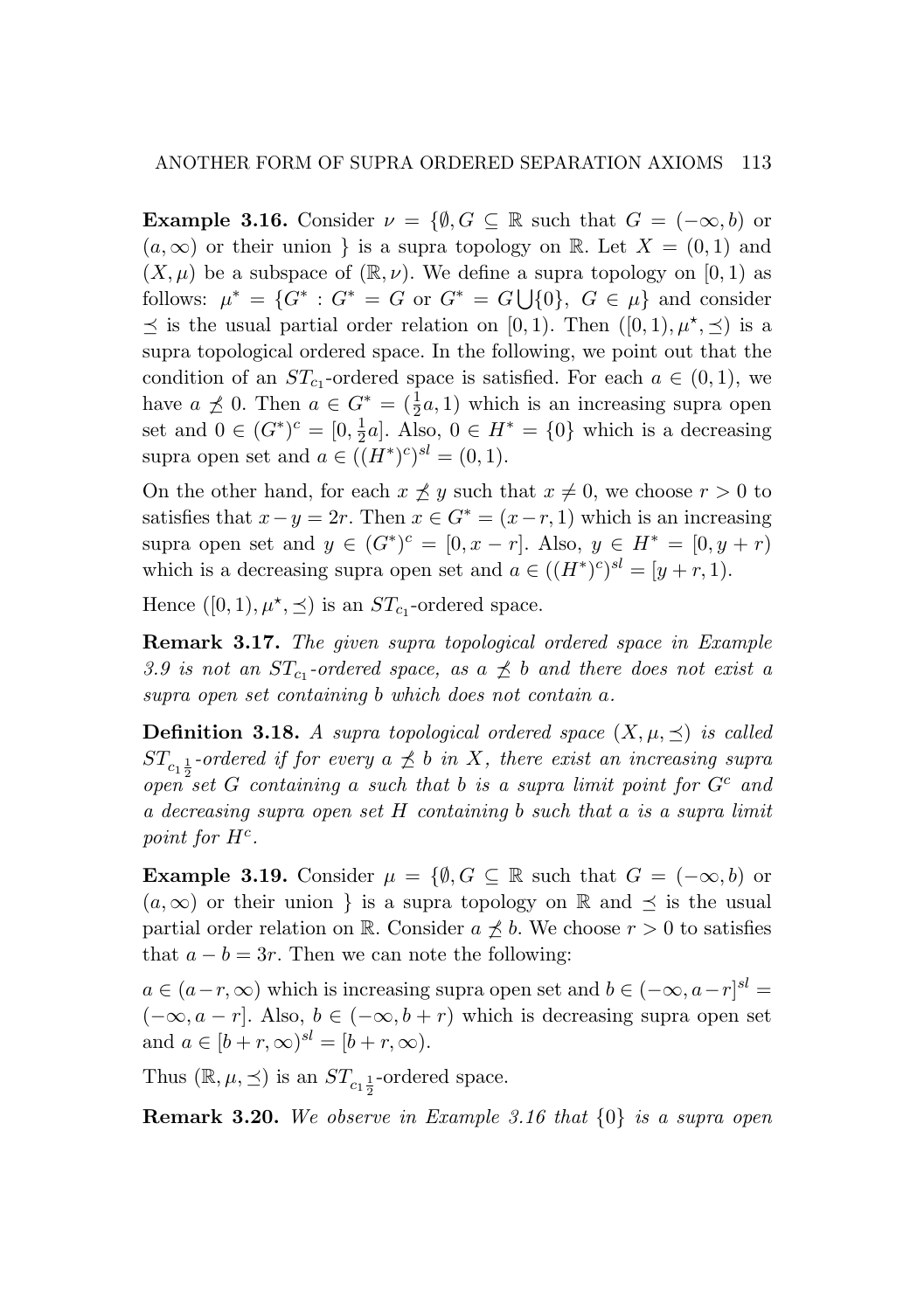*subset of*  $([0,1), \mu^*, \preceq)$ *. This means that* 0 *is not a supra limit point for any subset of*  $([0,1), \mu^*, \preceq)$ *. So that supra topological ordered space is not*  $ST_{c_1\frac{1}{2}}$ -ordered.

Proposition 3.21. *If*  $(X, \mu, \preceq)$  *is an*  $ST_{c_1\frac{1}{2}}$ -ordered space, then  $X^{sl} = Y$ *X.*

**Proof.** For any  $a \in X$ , there exists  $b \in X$  such that  $a \npreceq b$  or  $b \npreceq$ *a*. Say,  $a \nless b$ . By hypotheses, there exists a decreasing supra open set *H* containing *b* such that *a* is a supra limit point for *Hc*. Obviously,  $H^c \subseteq X$ . So *a* is a supra limit point for *X*. Thus  $X \subseteq X^{sl}$ . Hence  $X^{sl} = X$ .  $\Box$ 

**Corollary 3.22.** There is no a singleton open subset of any  $ST_{c_1\frac{1}{2}}$ *ordered space.*

The converse of the above proposition need not be true in general as the following example illustrates.

**Example 3.23.** consider  $\mu = \{\emptyset, X, \{a, b\}, \{b, c\}, \{a, c\}\}\$ is a supra topology and  $\preceq = \triangle \bigcup \{(a, c)\}\$ is a partial order relation on  $X = \{a, b, c\}$ . Then  $X^{sl} = X$ . Whereas  $(X, \mu, \leq)$  is not an  $ST_{c_1 \frac{1}{2}}$ -ordered space.

**Definition 3.24.** *A supra topological ordered space*  $(X, \mu, \leq)$  *is called ST*<sub>c2</sub> *-ordered if for every*  $a \nleq b$ , there exist disjoint an increasing supra *open set G containing a and a decreasing supra open set H containing b such that*  $a \in (H^c)^{sl}$ ,  $b \in (G^c)^{sl}$  *and*  $(H^c)^{sl} \bigcap (G^c)^{sl} = \emptyset$ .

**Example 3.25.** Consider  $\mu = \{G \subseteq \mathbb{R} \text{ such that } G = (-\infty, b] \text{ or }$  $[a,\infty)$  or their union *}* is a supra topology and  $\preceq$  is the usual partial order relation on R. Let  $a \nless b$ . Then we choose  $r \in \mathbb{R}$  to satisfies that  $a - b = 2r$ . So we can see that  $a \in (a - r, \infty)$  which is an increasing supra open set and  $b \in (-\infty, a - r]^{sl} = (-\infty, a - r)$ . Also, we can see that  $b \in (-\infty, b + r]$  which is a decreasing supra open set and  $a \in$  $[b + r, \infty)^{sl} = (b + r, \infty)$ . Obviously,  $(a - r, \infty) \bigcap (-\infty, b + r] = \emptyset$  and  $(-\infty, a-r]^{\text{sl}} \bigcap [b+r, \infty)^{\text{sl}} = \emptyset$ . Hence  $(\mathbb{R}, \mu, \leq)$  is an  $ST_{c_2}$ -ordered space.

**Remark 3.26.** The given supra topological ordered space  $(\mathbb{R}, \mu, \preceq)$  in *Example 2.19 is not STc*<sup>2</sup> *-ordered as illustrated in the following. If we*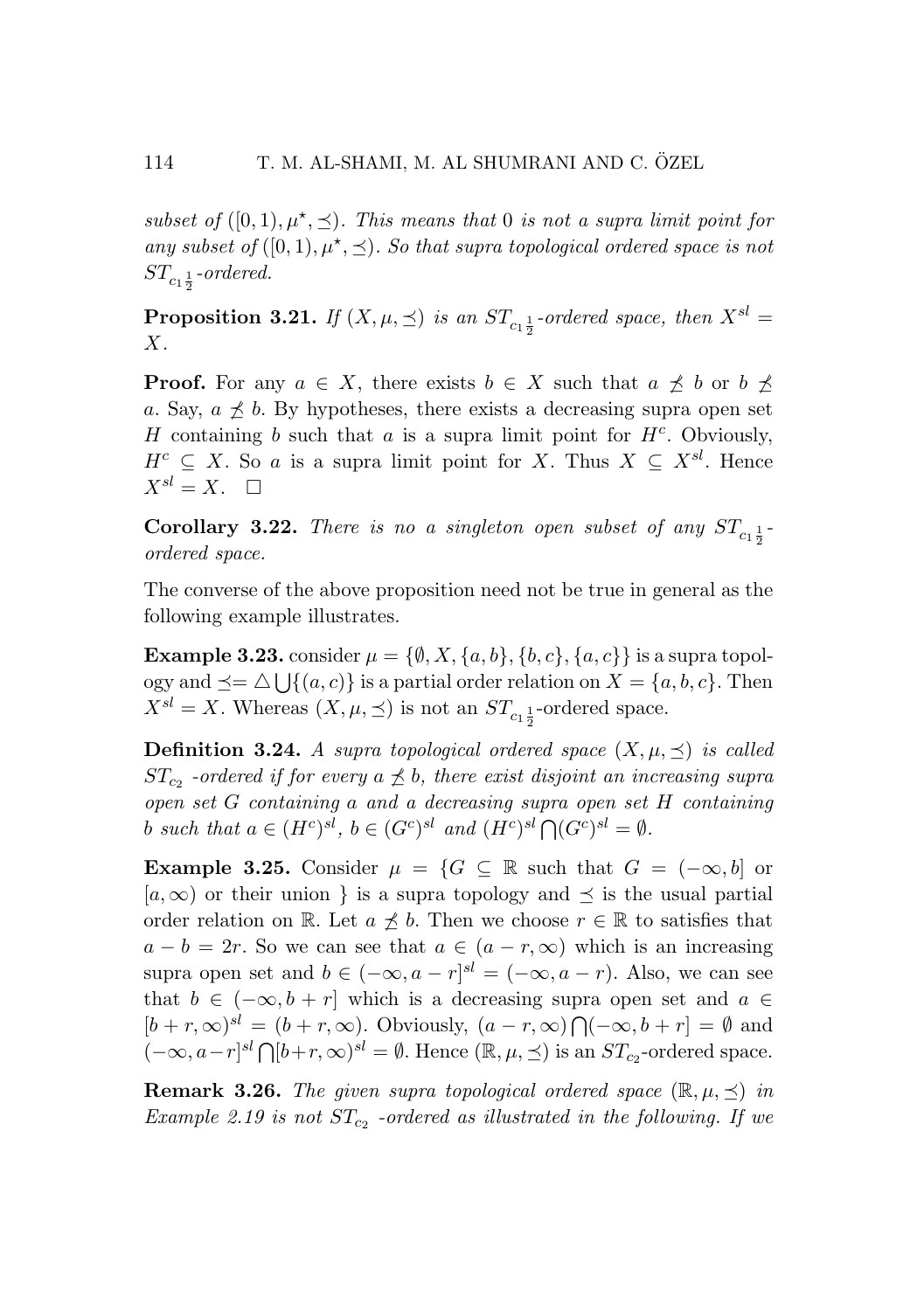*suppose that*  $(\mathbb{R}, \mu, \leq)$  *is an*  $ST_{c_2}$ *-ordered space. Then for every*  $a \nleq b$ , *there exist an increasing supra open set G containing a and a decreasing supra open set H containing b such that*  $G = (c, \infty)$ ,  $H = (-\infty, c)$  *and*  $b < c < a$ *. Then*  $b \in (G^c)^{sl} = (-\infty, c]^{sl} = (-\infty, c]$  and  $a \in (H^c)^{sl} =$  $[c, \infty)^{sl} = [c, \infty)$ *. But the intersection of*  $(G<sup>c</sup>)<sup>sl</sup>$  *and*  $(H<sup>c</sup>)<sup>sl</sup>$  *is not empty and this is a contradiction. Hence*  $(\mathbb{R}, \mu, \leq)$  *is not an*  $ST_{c_2}$ *-ordered space.* 

**Definition 3.27.** A supra topological space  $(X, \mu)$  is called:

- (i) *Supra connected provided that X is not a union of two disjoint nonempty supra open (supra closed) sets.*
- (ii) *Supra hyperconnected (resp. supra ultraconnected) provided that X does not contain disjoint non-empty supra open (resp. non-empty supra closed) sets.*

**Proposition 3.28.** *Every*  $ST_{c_2}$ -ordered space is not a supra ultracon*nected.*

**Proof.** Straightforward.  $\Box$ 

**Theorem 3.29.** Every  $ST_{c2}$ -ordered space  $(X, \mu, \preceq)$  is supra discon*nected.*

**Proof.** Let  $(X, \mu, \leq)$  be an  $ST_{c2}$ -ordered space. Then for each  $a \not\preceq b$ in *X*, there exist an increasing supra open set *G* containing *a* and a decreasing supra open set *H* containing *b* such that

$$
H \bigcap G = \emptyset \quad (1) \quad and \quad (H^c)^{sl} \bigcap (G^c)^{sl} = \emptyset \quad (2)
$$
\n
$$
By \ (1) \, we \, obtain \, that \quad : H^c \bigcup G^c = X \quad (3)
$$
\n
$$
From \ (3) \, we \, obtain \, that \, : (H^c)^{sl} \bigcup (G^c)^{sl} \subseteq X^{sl} = X \quad (4)
$$

Now, suppose that there exists  $x \in X$  such that  $x \notin (H^c)^{sl}$  and  $x \notin$  $(G<sup>c</sup>)<sup>sl</sup>$ . Then there exist two supra open sets *U* and *V* such that  $U \cap H<sup>c</sup> \subseteq$ *{x}* and *V*  $\bigcap G^c$  *⊆ {x}*. This implies that *U ⊆ {x}* $\bigcup H$  and *V ⊆ {x}* $\bigcup$ *G*. It follows that *U*  $\bigcap$  *V* ⊆ *{x}*. So *U*  $\bigcap$  *V* = *{x}*. This means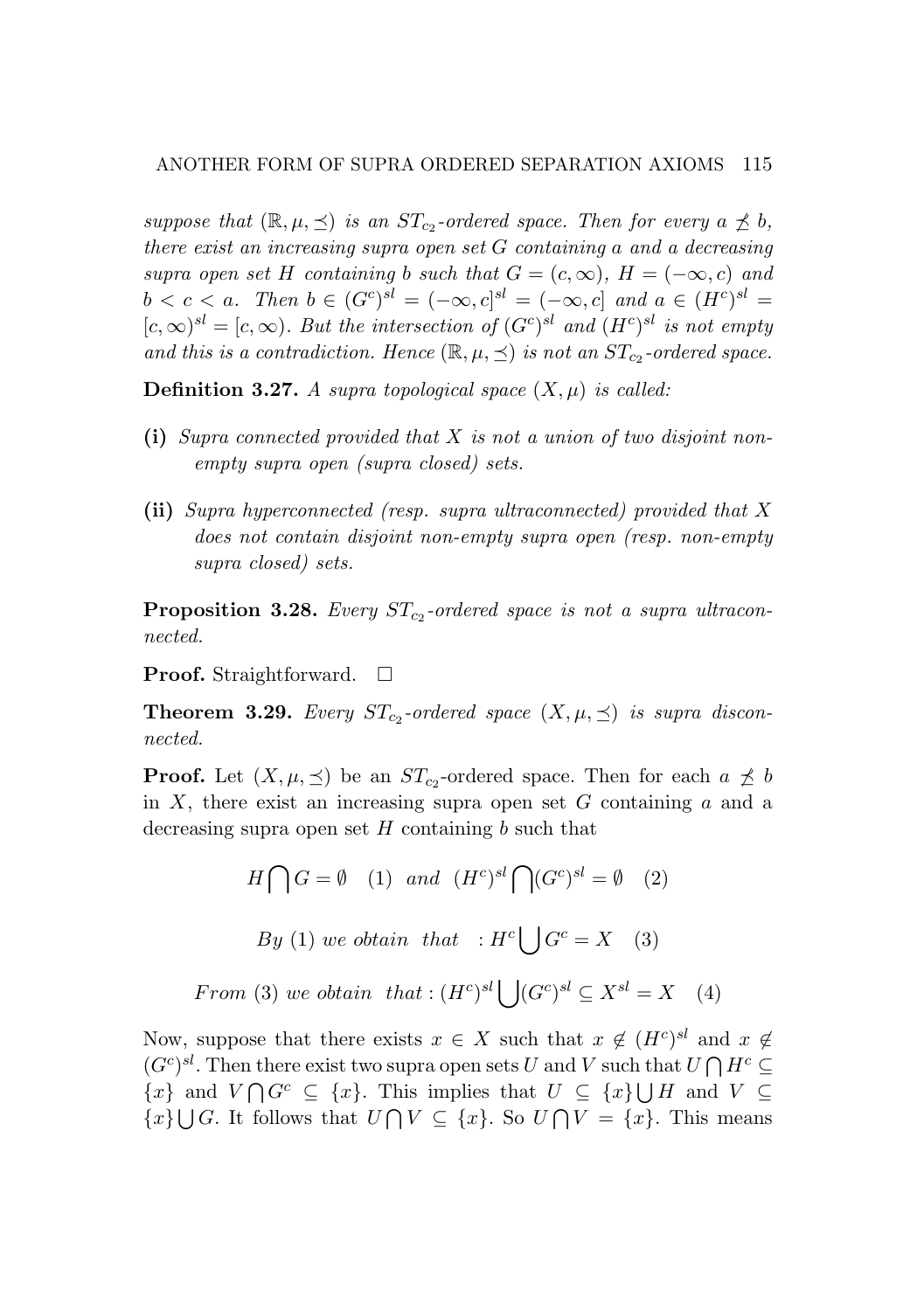that  $\{x\}$  is supra open. But this contradicts Proposition 3.21. Consequently,  $x \in (H^c)^{sl}$  or  $x \in (G^c)^{sl}$ . Hence

$$
(H^c)^{sl} \bigcup (G^c)^{sl} = X \quad (5)
$$

From (2) and (5), we infer that *X* is supra disconnected.  $\square$ 

Corollary 3.30. *Every STc*<sup>2</sup> *-ordered space is not a supra hyperconnected.*

 $\textbf{Proposition 3.31.} \textit{ Every } ST_{c_i}\textit{-ordered space } (X, \mu, \preceq) \textit{ is } ST_{c_{i-\frac{1}{2}}}\textit{-ordered,}$ *for each*  $i = \frac{1}{2}, 1, 1\frac{1}{2}, 2$ *.* 

Proof. The proof is immediately obtained from the definitions of *STc<sup>i</sup>* ordered spaces.  $\square$ 

From Remark 3.10, Remark 3.17, Remark 3.20 and Remark 3.26, we see that the converse of the above proposition need not be true in general.

We clarify the relationships among  $ST_{c_i}$ -ordered space in the following figure.



**Figure 1.** The relationships among  $ST_{c_i}$ -ordered space.

**Proposition 3.32.** Every  $ST_{c_i}$ -ordered space  $(X, \mu, \preceq)$  is an  $ST_i$ -space, *for each*  $i = 0, 1, 2$ .

**Proof.** We shall start with the proof for  $i = 0$ , because the proofs for  $i = 1$  and  $i = 2$  are analogous. For all  $a \neq b$  in X, either  $a \not\preceq b$  or  $b \not\preceq a$ . Say,  $a \not\preceq b$ . Since the space is  $ST_{c_0}$ -ordered, then there exist an increasing supra open set *G* containing *a* such that *b* belongs to *G<sup>c</sup>* or a decreasing supra open set *H* containing *b* such that *a* belongs to  $H^c$ . Thus  $(X, \mu, \preceq)$  is an *ST*<sub>0</sub>-space.  $\square$ 

**Corollary 3.33.** *If an ST*<sub>*c*0</sub>-ordered space  $(X, \mu, \preceq)$ , then  $\text{scl}(\{a\}) \neq$  $\text{gcd}(\{b\})$ *, for each*  $a \neq b$ *.*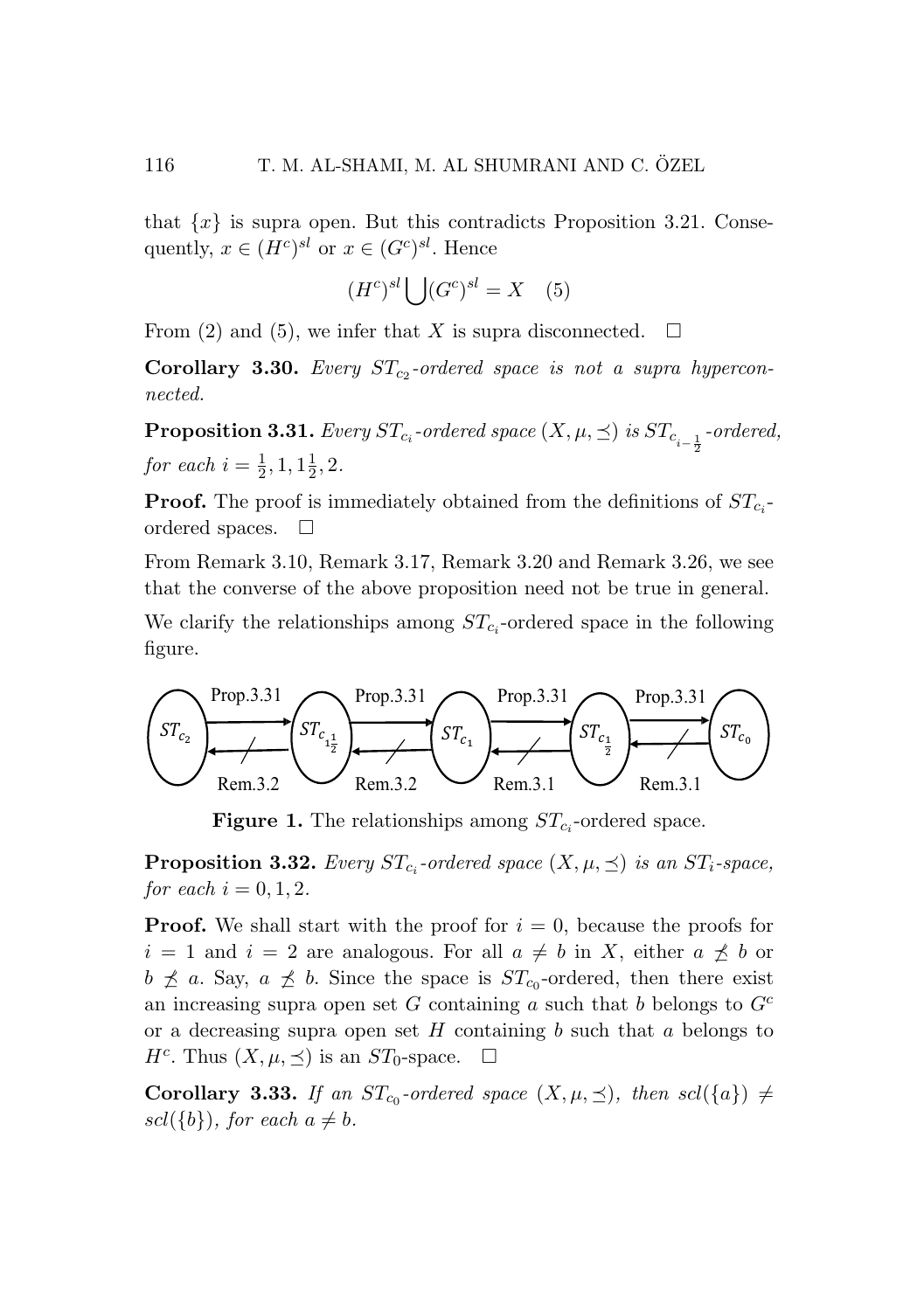**Corollary 3.34.** *Every singleton subset of an*  $ST_{c_1}$ -ordered space  $(X, \mu, \preceq)$ ) *is supra closed. is supra closed.*

**Corollary 3.35.** If  $(X, \mu, \preceq)$  is an  $ST_{c_2}$ -ordered space, then  $\{a\}$  =  $\bigcap \{F_i : F_i$  is a supra closed neighborhood of  $a\}$ , for each  $a \in X$ .  $\bigcap \{F_i : F_i \text{ is a supra closed neighborhood of } a\}, \text{ for each } a \in X.$ 

The converse of the above proposition need not be true as shown in the converse of the above proposition need not be true as shown in the following: following:

- (i) It can be seen, from Example 3.3, that an  $ST_0$ -space need not be *STc*<sup>0</sup> -ordered. *STc*<sup>0</sup> -ordered.
- (ii) In the following example, we show that an  $ST_2$ -space need not be *STc*<sup>1</sup> -ordered space. *STc*<sup>1</sup> -ordered space.

**Example 3.36.** Let  $\mu = \{\emptyset, X, \{a, b\}, \{b, c\}, \{a, c\}, \{a\}, \{c\}\}\$ be a supra topology and  $\preceq = \triangle \bigcup \{(a, b)\}\$ be a partial order relation on  $X = \{a, b, c\}$ . It is clearly that  $(X, \tau, \leq)$  is an  $ST_1$ -space, but is not an  $ST_{c_2}$ -ordered space.

**Theorem 3.37.** Every  $ST_{c_i}$ -ordered space  $(X, \mu, \preceq)$  is  $SST_i$ -ordered, for *each*  $i = 1, 2$ *.* 

Proof. We shall start with the proof for *i* = 1, because the proof for Proof. We shall start with the proof for *i* = 1, because the proof for  $i = 2$  is analogous. Suppose that  $a \not\preceq b$  in *X*. By hypotheses, there exist an increasing supra open set  $G$  containing  $a$  such that  $b$  belongs to  $G^c$  and a decreasing supra open set *H* containing *b* such that *a* is a supra limit point for *Hc*. Now, *a* is a supra limit point for *H<sup>c</sup>* and a supra limit point for *Hc*. Now, *a* is a supra limit point for *H<sup>c</sup>* and *H<sup>c</sup>* is supra closed. It follows, by Proposition 2.15, that *a* belongs to *Hc*is supra closed. It follows, by Proposition 2.15, that *a* belongs to *H<sup>c</sup>*. Hence  $(X, \mu, \leq)$  is an *SST*<sub>1</sub>-ordered space.  $\Box$ 

**Corollary 3.38.** If  $(X, \mu, \leq)$  is an  $ST_{c_1}$ -ordered space, then  $i(a)$  and  $d(a)$  *are supra closed sets, for each*  $a \in X$ *.* 

**Corollary 3.39.** If a is the smallest (resp. largest) element in an  $ST_{c_1}$ ordered space  $(X, \mu, \preceq)$ , then  $\{a\}$  is a decreasing (resp. an increasing) *supra closed. supra closed.*

**Corollary 3.40.** *If*  $(X, \mu, \leq)$  *is an*  $ST_{c_2}$ *-ordered space, then the graph of the partially ordered set*  $(X, \leq)$  *is a supra closed subset of the product space*  $X \times X$ *.*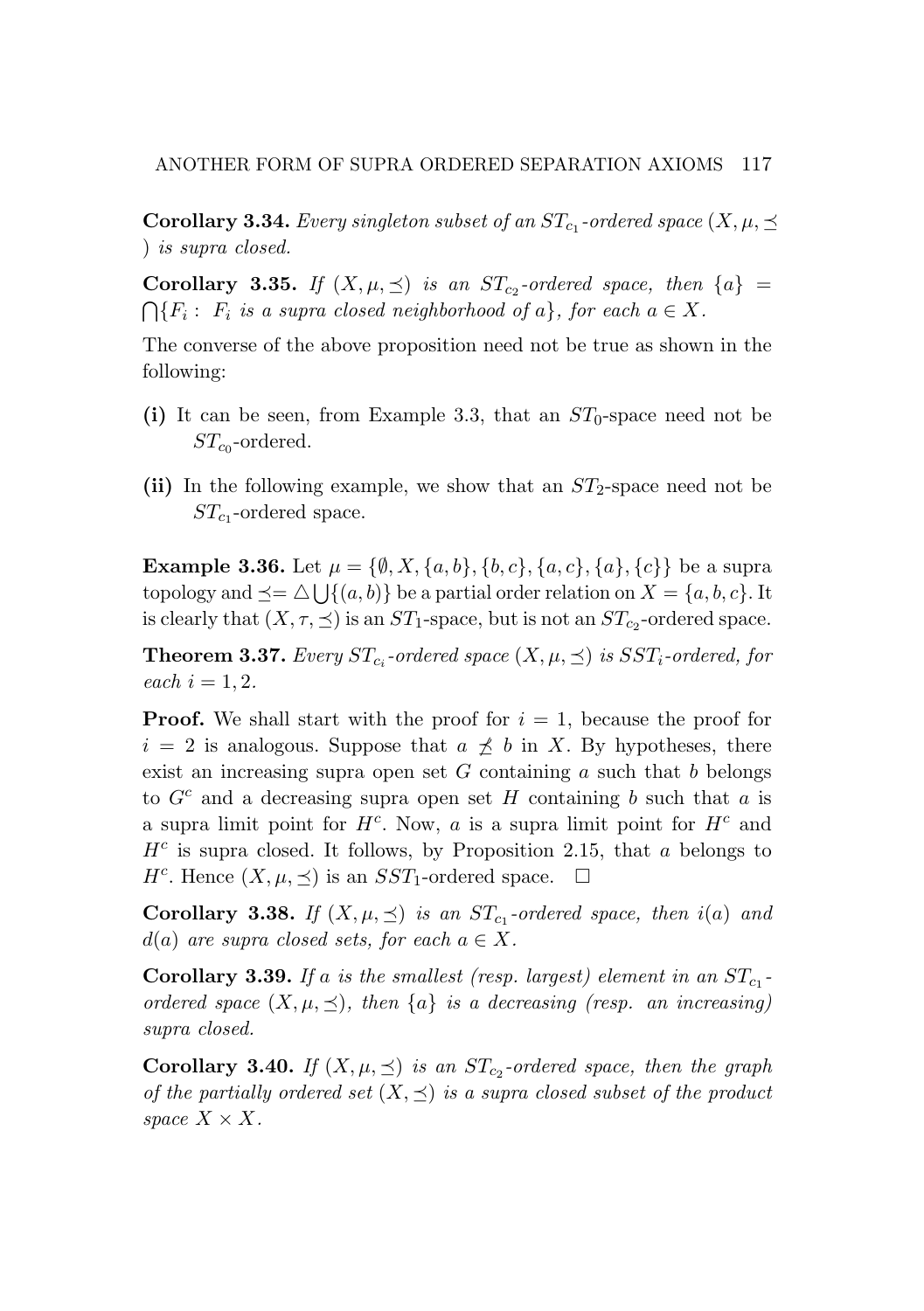The converse of the above theorem fails as shown in Example 3.36.

**Definition 3.41.** *Consider*  $(X, \mu)$  *and*  $(Y, \theta)$  *are two supra topological spaces. A map*  $f : (X, \mu) \to (Y, \theta)$  *is said to be:* 

- (i) *S-open if the image of any supra open subset of X is a supra open subset of Y .*
- (ii)  $S^*$ -homeomorphism if it is bijective,  $S^*$ -continuous and  $S^*$ -open.

**Theorem 3.42.** *If*  $f : (X, \mu) \to (Y, \theta)$  *is an*  $S^*$ -homeomorphism map, *then*  $f(E^{sl}) = (f(E))^{sl}$ *, for each*  $E \subseteq X$ *.* 

**Proof.** Let  $a \notin (f(E))^{sl}$ . Then there exists  $G \in \theta$  containing *a* such that  $(G \setminus \{a\})$   $\bigcap$   $f(E) = ∅$ . So  $f^{-1}[(G \setminus \{a\}) \bigcap f(E)] = f^{-1}(\emptyset)$ . This implies that  $(f^{-1}(G) \setminus f^{-1}(a) \cap E = \emptyset$ . Thus  $f^{-1}(a) \notin E^{sl}$ . Since *f* is bijective, then  $a \notin f(E^{sl})$ . So  $f(E^{sl}) \subseteq (f(E))^{sl}$ . By reversing the preceding steps, we find that  $(f(E))^{sl} ⊂ f(E^{sl})$ . Hence the proof is complete.  $□$ 

**Theorem 3.43.** *Let*  $f : (X, \mu, \preceq_1) \to (Y, \theta, \preceq_2)$  *be an ordered embedding*  $S^*$ -homeomorphism map. Then  $(X, \mu, \preceq_1)$  is  $ST_c$  *-ordered if and only if*  $(Y, \theta, \leq_2)$  *is*  $ST_{c_i}$ -ordered, for each  $i = 0, \frac{1}{2}, 1, 1\frac{1}{2}, 2$ .

**Proof.** We prove the theorem in case of  $i = 2$  and the other cases are made similarly.

*Necessity*: Suppose that  $(X, \mu, \leq)$  is an  $ST_{c2}$ -ordered space and let  $x \nleq_2$ *y* in *X*. Then there exist  $a, b \in X$  such that  $a = f^{-1}(x)$  and  $b = f^{-1}(x)$  $f^{-1}(y)$ . Since f is an ordered embedding map, then  $a \not\preceq_1 b$ . Therefore there exist disjoint an increasing supra open set *G* containing *a* and a decreasing supra open set *H* containing *b* such that  $a \in (H^c)^{sl}$ ,  $b \in (G^c)^{sl}$  and  $(H^c)^{sl} \cap (G^c)^{sl} = \emptyset$ . So  $x \in f(G)$  which is an increasing supra open set and  $y \in f(H)$  which is a decreasing supra open set. Obviously,  $f(G) \cap f(H) = \emptyset$ . Since *f* is an *S*<sup>\*</sup>-homeomorphism map, then  $f((E^c)^{sl}) = ((f(E))^c)^{sl}$ , for any subset *E* of *X*. Therefore  $y \in f((G^c)^{sl}) = ((f(G))^c)^{sl}, x \in f((H^c)^{sl}) = ((f(H))^c)^{sl}$  and  $((f(G))^c)^{sl} \bigcap ((f(H))^c)^{sl} = \emptyset$ . Thus  $(Y, \theta, \preceq_2)$  is an  $ST_{c_2}$ -ordered space.

*Sufficiency*: In a similar way, we prove that if  $(Y, \theta, \preceq_2)$  is an  $ST_{c_2}$ ordered space, then  $(X, \mu, \preceq_1)$  is an  $ST_{c_2}$ -ordered space.  $\square$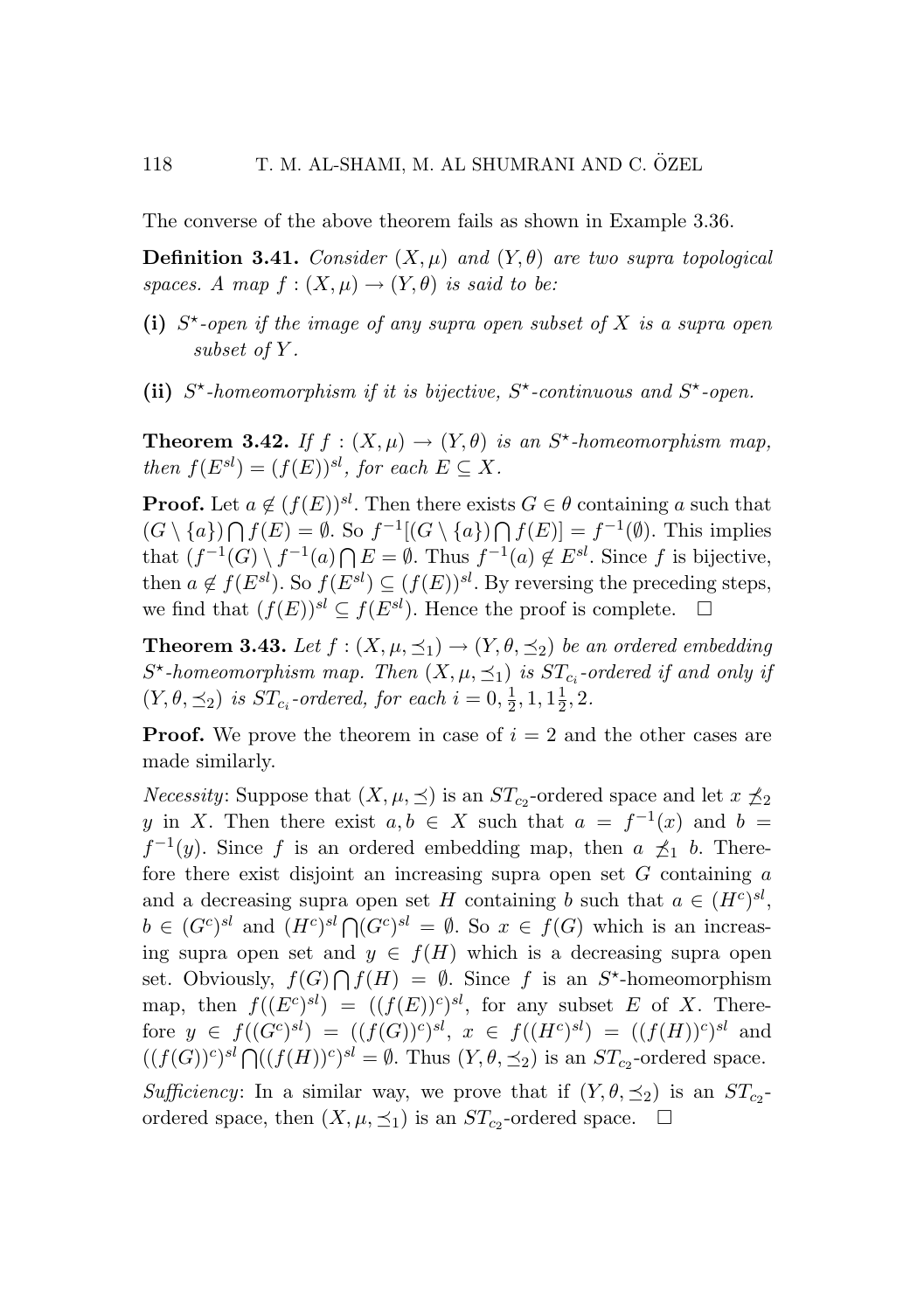**Proposition 3.44.** The property of being  $ST_{c_0}$ -ordered space is a hered*itary property.*

**Proof.** Let  $(A, \mu_A, \leq \bigcap A \times A)$  be a subspace of an  $ST_{c_0}$ -ordered space  $(X, \mu, \preceq)$ . Then for each  $a \not\preceq b$  in *A*, there exists an increasing open set *G* containing *a* such that *b* belongs to *G<sup>c</sup>* or a decreasing open set *H* containing  $b$  such that  $a$  belongs to  $H<sup>c</sup>$ . Say, there exists an increasing open set *G* containing *a* such that *b* belongs to  $G^c$ . Now,  $a \in U = G \cap A$ and  $b \notin U$ . It follows, by Proposition 2.11, that *U* is an increasing supra open subset of  $(A, \tau_A, \leq \bigcap A \times A)$ . Hence  $(A, \mu_A, \leq \bigcap A \times A)$  is an  $ST<sub>co</sub>$ -ordered space.  $\Box$ 

**Lemma 3.45.** *Consider*  $(A, \tau_A)$  *is a subspace of*  $(X, \tau)$  *and let*  $cl_A$ *,*  $int_A$  *and*  $s'$  *stand* for the supra closure, supra interior and supra limit *operators, respectively, in* (*A, τA*)*. Then:*

(i) 
$$
cl_A(U) = cl(U) \bigcap A
$$
 for each  $U \subseteq A$ .

(ii)  $int(U) = int_A(U) \bigcap int(A)$  *for each*  $U \subseteq A$ *.* 

 $(iii)$   $(U^{sl})_A = U^{sl} \bigcap A$  *for each*  $U \subseteq A$ *.* 

Theorem 3.46. *Every m-set ordered subspace of STc<sup>i</sup> -ordered space is ST*<sub>*ci*</sub> *-ordered, for each*  $i = \frac{1}{2}, 1, 1\frac{1}{2}, 2$ *.* 

**Proof.** We shall start with the proof for  $i = 2$ , because the proofs for the other cases are analogous. Let  $(A, \mu_A, \preceq \bigcap A \times A)$  be an m-set ordered subspace of an  $ST_{c2}$ -ordered space  $(X, \mu, \preceq)$ . For each  $a \not\preceq b$  in *A*, there exist disjoint an increasing supra open set *U* containing *a* and a decreasing supra open set *V* containing *b* such that  $a \in (V^c)^{sl}$ ,  $b \in (U^c)^{sl}$  and  $(V^{c})^{sl} \bigcap (U^{c})^{sl} = \emptyset$ . Obviously,  $a \in G_A = U \bigcap A$  which is an increasing supra open subset of  $(A, \tau_A, \preceq_A)$  and  $b \in G_A^c = U^c \cap A$ . Assume that  $b \notin (G_A^c)^{sl} = (U^c \cap A)^{sl} \cap A$ . Then  $b \notin (U^c \cap A)^{sl}$ . Therefore there exists  $D \in \mu$  such that  $b \in D$  and  $D \cap U^c \cap A \subseteq \{b\}$ . Since *A* is m-set, then  $L = A \cap D$  is a non-empty supra open set contains *b*, then  $L \cap A \subseteq \{b\}$ . But this contradicts that  $b \in (U^c)^{sl}$ . Thus  $b \in$  $(G_A^c)^{sl}$ . Similarly,  $b \in H_A = V \cap A$  which is a decreasing open subset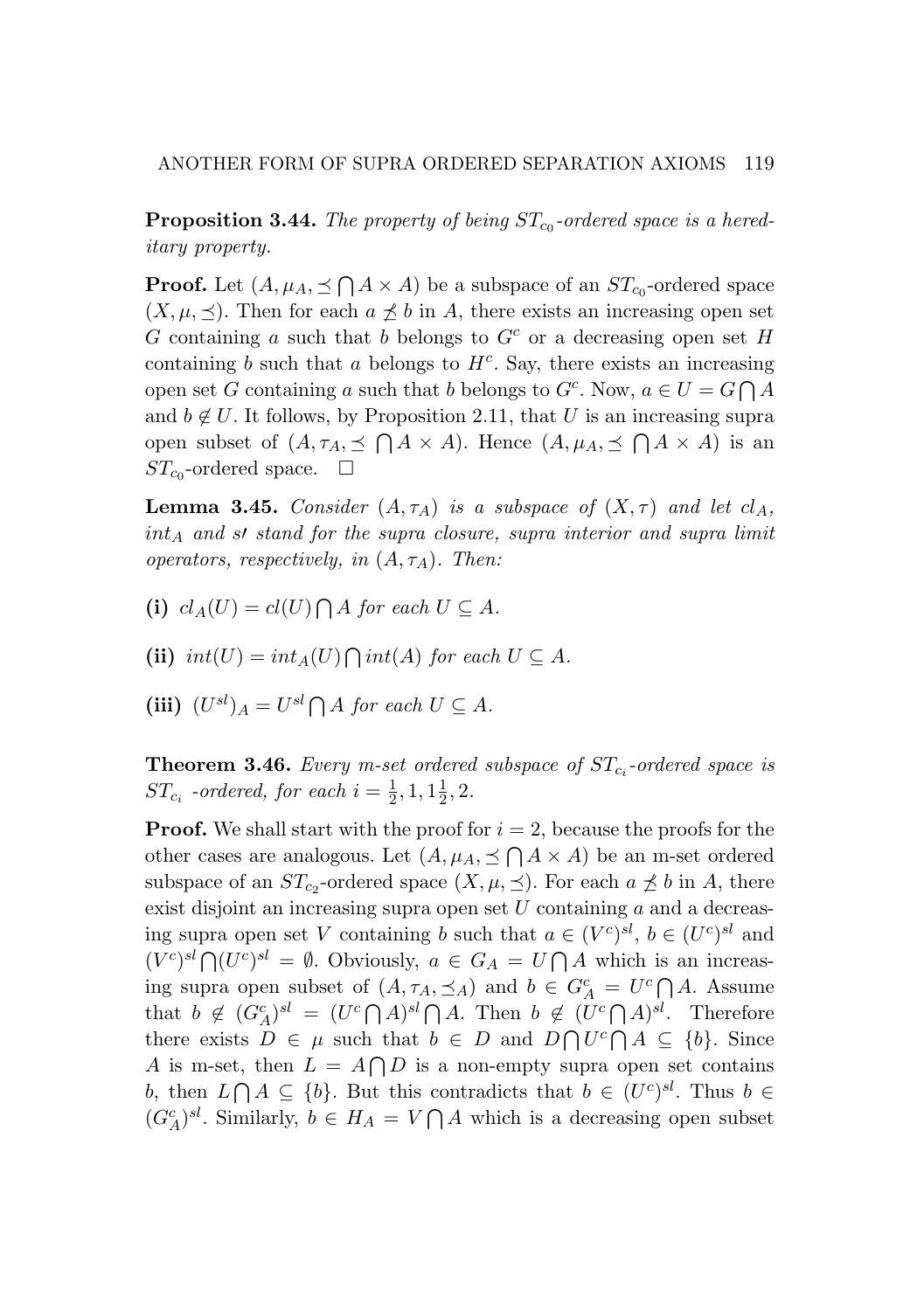of  $(A, \mu_A, \preceq_A)$  and  $a \in (H_A^c)^{sl}$ . We can observe that  $G_A \cap H_A = \emptyset$  and  $(G_A^c)^{sl} \bigcap (H_A^c)^{sl} = \emptyset$ . Hence,  $(A, \mu_A, \preceq_A)$  is an  $ST_{c_2}$ -ordered space.  $\square$ 

**Lemma 3.47.** Let  $G_i$  and  $H_j$  be subsets of  $X$  for each  $j \in J$  and  $k ∈ K$ *. Then* ∪ (*j,k*)*∈J×K*  $G_j \times H_k = (\bigcup_{i \in \mathbb{Z}}$ *j∈J*  $G_j$ )  $\times$  (*U k∈K H<sup>j</sup>* )*.*

Proof. (*j,k*)*∈J×K U*  $G_i$  *<i>×*  $H_k$  = {(*a, b*) : (*a, b*) ∈  $G_i$  *×*  $H_k$  for some (*j, k*) ∈ *J × K}*

$$
= \{(a, b) : a \in G_j \text{ for some } j \in J \text{ and } b \in H_k \text{ for some } k \in K\}
$$
  

$$
= \{(a, b) : a \in \bigcup_{j \in J} G_j \text{ and } b \in \bigcup_{k \in K} H_k\}
$$
  

$$
= (\bigcup_{j \in J} G_j) \times (\bigcup_{k \in K} H_k). \quad \Box
$$

**Proposition 3.48.** *If*  $(X, \tau)$  *and*  $(Y, \theta)$  *are supra topological spaces, then the collection*  ${G_i \times H_k : G_j \in \tau, H_k \in \theta}$  *and their union forms a supra topology*  $\mu$  *on*  $X \times Y$ .

**Proof.** Since  $X \in \tau$ ,  $Y \in \theta$  and  $\emptyset \in \tau \cap \theta$ , then  $X \times Y \in \mu$  and  $\emptyset \times \emptyset = \emptyset \in \mu$ .

Let  $G_j \times H_k \in \mu$ , for each some  $j \in J$  and  $k \in K$ . By hypothesis,  $\overline{1}$ (*j,k*)*∈J×K*  $G_j \times H_k \in \mu$ . Hence the proof is complete.  $\square$ 

Remark 3.49. *Henceforth, the supra topology obtained above is termed product supra topology.*

Definition 3.50. Let  $\left(\prod\right)$ *j∈J*  $(X_j, \preceq)$  *be a product of partially ordered sets*  $(X_1, \leq_1), (X_2, \leq_2), \ldots$  *Then*  $(a_1, a_2, \ldots) \preceq (b_1, b_2, \ldots)$  provided that  $a_1 \leq b_1, a_2 \leq b_2, \ldots$ 

**Proposition 3.51.** Let  $G_i$  be a subset of a partially ordered set  $(X, \preceq)$ , *for each*  $j \in J$ *. Then we have the following:* 

(i) 
$$
i(\prod_{j\in J} G_j) = \prod_{j\in J} i(G_j).
$$

(ii)  $d(\prod)$ *j∈J*  $G_j$ ) =  $\prod$ *j∈J*  $d(G_j)$ .

Proof. We only prove (i) and the case (ii) can be made similarly.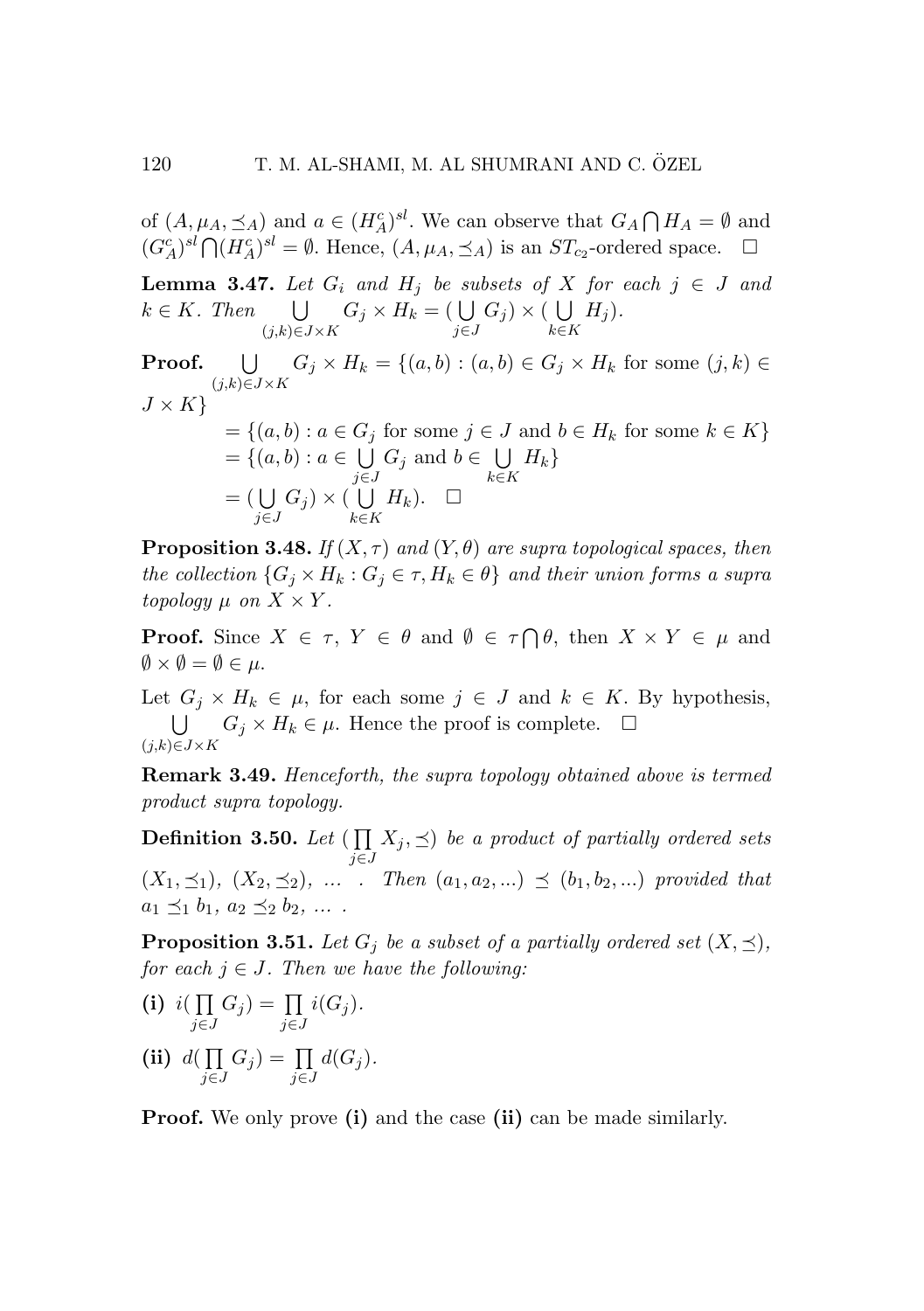$i(\prod_{i \in I} G_i) = \{(b_1, b_2, \ldots) : (a_1, a_2, \ldots) \preceq (b_1, b_2, \ldots), \text{ for some } (a_1, a_2, \ldots) \in$ *j*∈*J*<br> $\prod_{j \in J} G_j$ *j∈J*  $= \{ (b_1, b_2, \ldots) : a_1 \leq_1 b_1, a_2 \leq_2 b_2, \ldots \}$  for some  $a_1 \in G_1, a_2 \in G_2, \ldots \}$  $= \{(b_1, b_2, \ldots) : b_1 \in i(G_1), b_2 \in i(G_2), \ldots\}$  $=$   $\Pi$ *j∈J*  $i(G_j)$ .  $\Box$ 

Corollary 3.52. *The product of increasing (resp. decreasing) sets is always increasing (resp. decreasing).*

**Proof.** Let  $G_j$  be increasing (resp. decreasing) sets, for each  $j \in J$ . Then the proof is obtained from the fact that  $i(\prod$ *j∈J*  $G_j$ ) =  $\prod$ *j∈J*  $i(G_j) = \prod$ *j∈J*  $G_j$ (resp.  $d(\prod$ *j∈J*  $G_j$ ) =  $\prod$ *j∈J*  $d(G_j) = \prod$ *j∈J*  $G_j$ ).  $\square$ 

Now, we are ready to prove the following significant theorem.

Theorem 3.53. *The finite ordered product of STc<sup>i</sup> -ordered spaces is also an*  $ST_{c_i}$ -ordered space, for all  $i = 0, \frac{1}{2}, 1, 1\frac{1}{2}$ .

**Proof.** Without loss of generality, we prove the theorem for two  $ST_{c_i}$ ordered spaces and one can be made the proof for any finite number of *STc<sup>i</sup>* -ordered spaces similarly.

Let  $(X_1, \tau_1, \leq_1)$  and  $(X_2, \tau_2, \leq_2)$  be two  $ST_{c_i}$ -ordered spaces and  $(X_1 \times$  $X_2, \tau, \preceq$  be their product ordered space. Assume that  $a \not\preceq b$  in  $X_1 \times X_2$ , where  $a = (a_1, a_2)$  and  $b = (b_1, b_2)$ . Then  $a_1 \nleq_1 b_1$  or  $a_2 \nleq_2 b_2$ . Say  $a_1 \nleq_1 b_1$ . Now we consider the following:

(i) If  $i = 0$ , then there exists an increasing supra open subset G of *X*<sub>1</sub> containing *a*<sub>1</sub> such that  $b_1 \in G^c$  or a decreasing supra open subset *H* of  $X_1$  containing  $b_1$  such that  $a_1 \in H^c$ . Say, there exists an increasing supra open subset *G* of *X*<sup>1</sup> containing *a*<sup>1</sup> such that  $b_1 \in G^c$ . So  $G \times X_2$  is an increasing supra open set containing *a* such that  $b \in (G \times X_2)^c = G^c \times X_2$ . Hence  $(X_1 \times X_2, \tau, \preceq)$  is  $ST_{c0}$ -ordered.

(ii) If  $i = \frac{1}{2}$ , then there exist an increasing supra open subset *G* of  $X_1$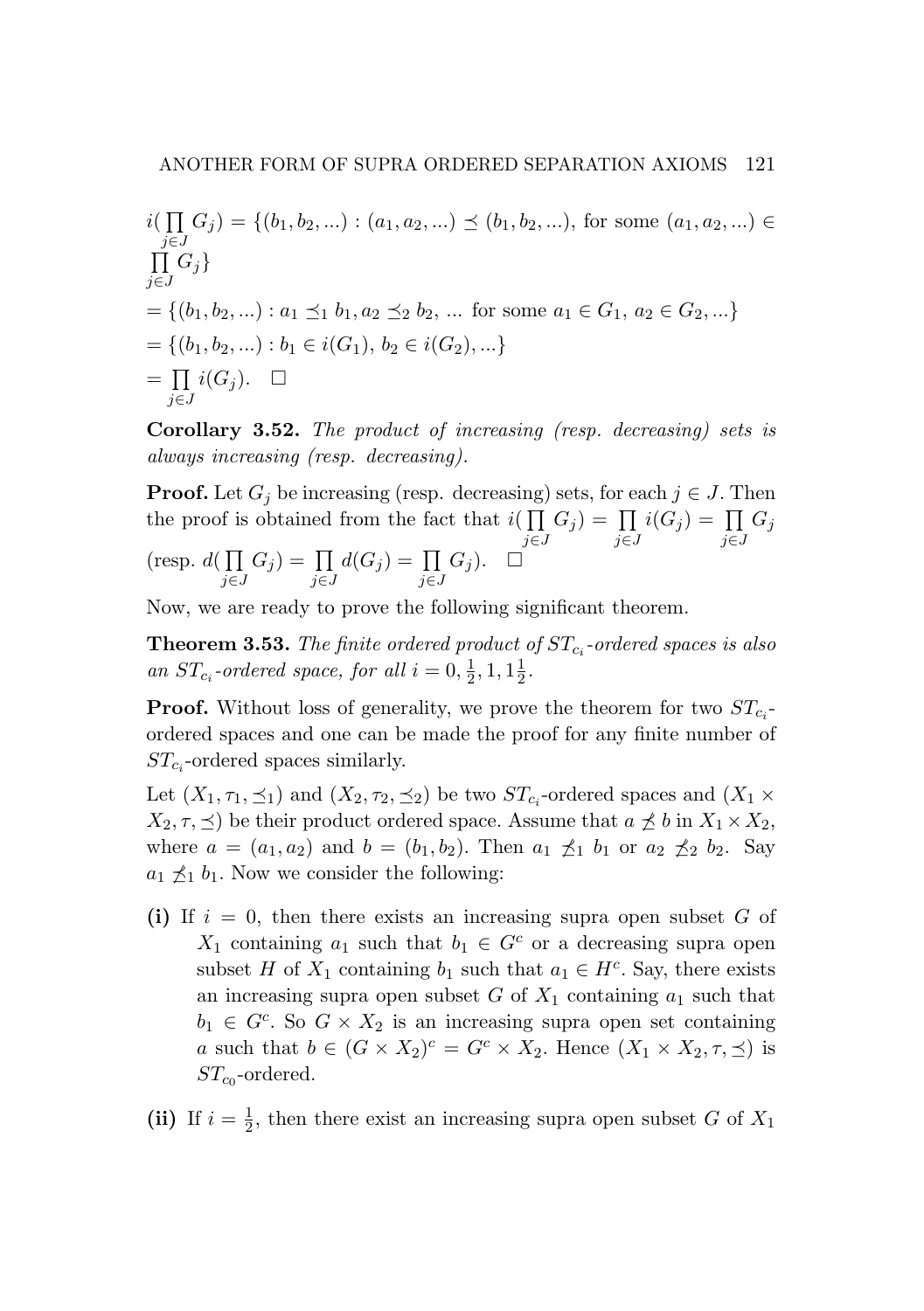containing  $a_1$  such that  $b_1 \in (G^c)^{sl}$  or a decreasing supra open subset *H* of  $X_1$  containing  $b_1$  such that  $a_1 \in (H^c)^{sl}$ . Say, there exists an increasing supra open subset  $G$  of  $X_1$  containing  $a_1$  such that  $b_1 \in (G^c)^{sl}$ . Then  $G \times X_2$  is an increasing supra open set containing *a*. Suppose, to the contrary, that  $b \notin (G^c \times X_2)^{sl}$ . Then there exists a supra open subset  $U \times V$  of  $X_1 \times X_2$  containing *b* such that  $(U \times V) \bigcap (G^c \times X_2) \subseteq \{b\}$ . This implies that  $(U \bigcap G^c) \times$  $(V \cap X_2)$  ⊆ {*b*}. So  $U \cap G^c$  ⊆ {*b*<sub>1</sub>}. But this contradicts that  $b_1 \in (G^c)^{sl}$ . The contradiction arises by supposing that  $b \notin (G^c \times$  $(X_2)^{sl}$ . Hence  $(X_1 \times X_2, \tau, \preceq)$  is  $ST_{c_{\frac{1}{2}}}$ -ordered.

(iii) The proofs for  $i = 1, 1\frac{1}{2}$  are similar to the proof of  $i = \frac{1}{2}$  above.  $\Box$ 

### 4. Conclusion

The notions of  $ST_{c_i}$ -ordered spaces  $(i = 0, \frac{1}{2}, 1, 1\frac{1}{2}, 2)$  are introduced and investigated in this study. With the help of examples, the relationships among the new ordered spaces are shown and the relationships between these ordered spaces and some *SSTi*-ordered spaces are illustrated. Some topological concepts such as  $S^*$ -homeomorphism maps, supra ultraconnected spaces and supra continuous topological spaces are established and their relationships with  $ST_{c_i}$ -ordered spaces are studied. In addition, some results which connect some of  $ST_{c_i}$ -ordered spaces with some algebra notions are investigated. Two of the significant results are Theorem 3.29 which state that every  $ST_{c2}$ -ordered space is supra disconnected and Theorem 3.53 which state that the finite ordered product of  $ST_{c_i}$ -ordered spaces is  $ST_{c_i}$ -ordered, for all  $i = 0, \frac{1}{2}, 1, 1\frac{1}{2}$ . In an upcoming paper, we plan to utilize a notion of somewhere dense sets [3, 8] to generalized the initiated spaces in this work.

#### Acknowledgements

We are highly grateful to the anonymous referees for their helpful comments and suggestions for improving the paper.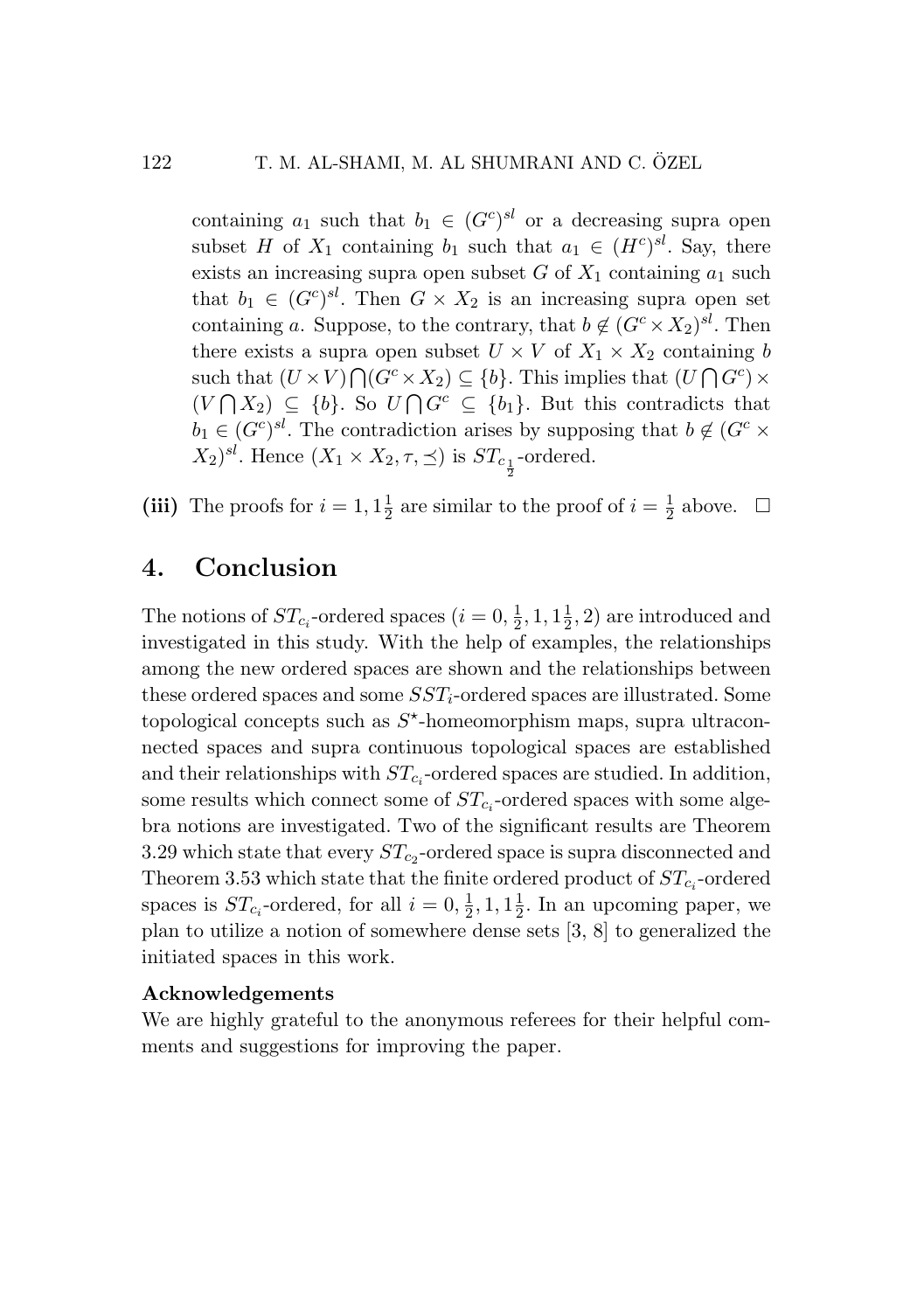# References

- [1] M. Abo-Elhamayel and T. M. Al-shami, Supra homeomorphism in supra topological ordered spaces, *FactaUniversitatis, Series: Mathematics and Informatics*, 31 (5) (2016), 1091-1106.
- [2] T. M. Al-shami, Some results related to supra topological spaces, *Journal of Advanced Studies in Topology*, 7 (4) (2016), 283-294.
- [3] T. M. Al-shami, Somewhere dense sets and *ST*1-spaces, *Punjab University Journal of Mathematics*, 49 (2) (2017), 101-111.
- [4] T. M. Al-shami, Supra *β*-bicontinuous maps via topological ordered spaces, *Mathematical Sciences Letters*, 6 (3) (2017), 239-247.
- [5] T. M. Al-shami, On some maps in supra topological ordered spaces, *Journal of New Theory*, 20 (2018), 76-92
- [6] T. M. Al-shami and M. E. El-Shafei, On supra soft topological ordered spaces, *Arab Journal of Basic and Applied Sciences*, 26 (1) (2019), 433- 445.
- [7] T. M. Al-shami and M. E. El-Shafei, Two types of separation axioms on supra soft topological spaces, *Demonstr. Math.*, 52 (1) (2019), 147-165.
- [8] T. M. Al-shami and T. Noiri, More notions and mappings via somewhere dense sets, *Afrika Matematika*, 30 (2019), 1011-1024.
- [9] T. M. Al-shami and M. K. Tahat, I (D,B)-supra pre maps via supra topological ordered spaces, *Journal of Progressive Research in Mathematics*, 12 (3) (2017), 1989-2001.
- [10] S. D. Arya and K. Gupta, New separation axioms in topological ordered spaces, *Indain Journal of Pure and Appllied Mathematics*, 22 (1991), 461- 468.
- [11] B. A. Asaad, M. K. Tahat, and T. M. Al-shami, Supra b maps via topological ordered spaces, *European Journal of Pure and Applied Mathematics*, 12 (3) (2019), 1231-1247.
- [12] P. Das, Separation axioms in ordered spaces, *Soochow Journal of Mathematics*, 30 (2004), 447-454.
- [13] M. E. El-Shafei, M. Abo-Elhamayel, and T. M. Al-shami, Strong separation axioms in supra topological ordered spaces, *Mathematical Sciences Letters*, 6 (3) (2017), 271-277.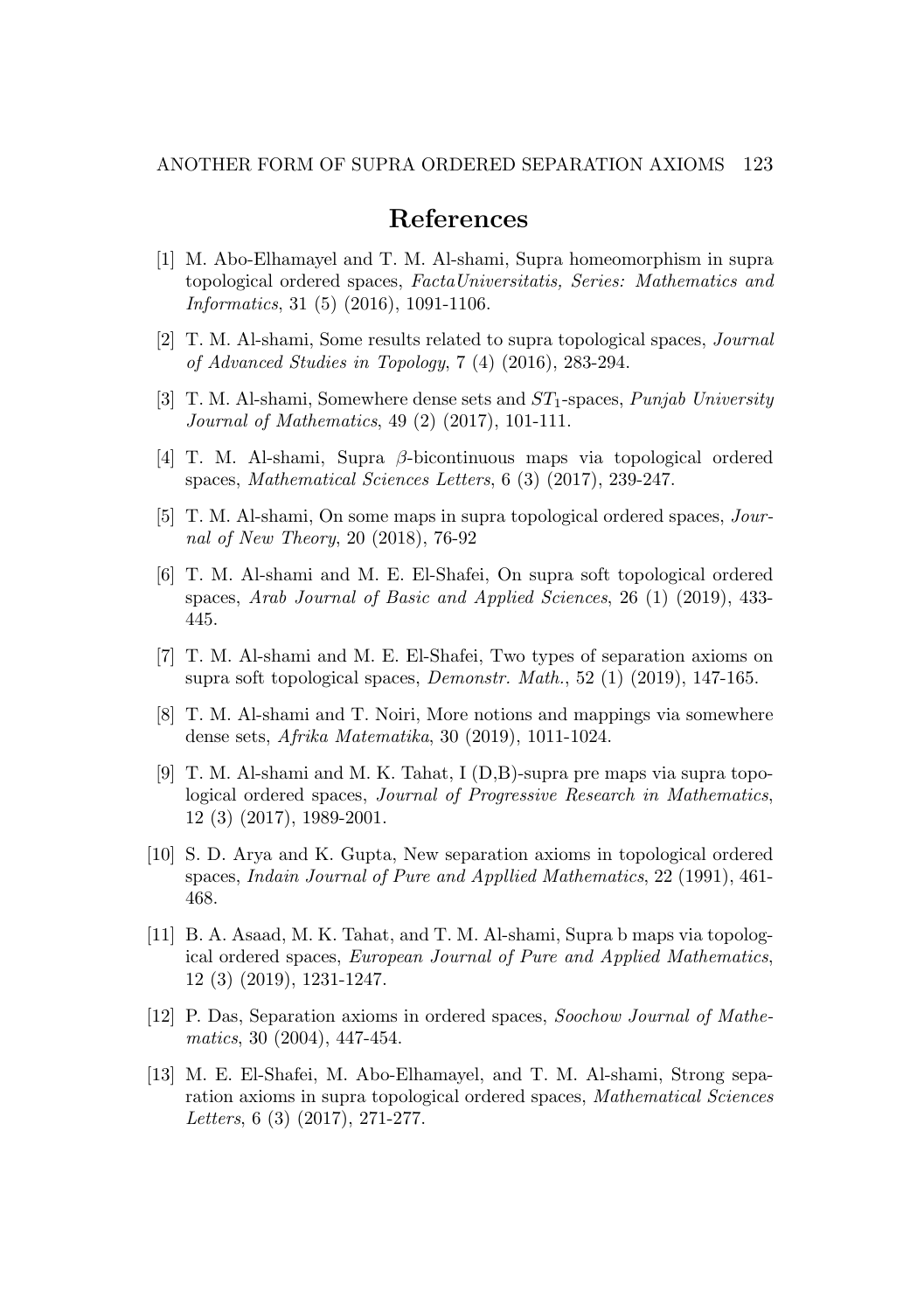- [14] M. E. El-Shafei, M. Abo-Elhamayel, and T. M. Al-shami, Generating ordered maps via supra topological ordered spaces, *International Journal of Modern Mathematical Sciences*, 15 (3) (2017), 339-357.
- [15] M. E. El-Shafei, M. Abo-Elhamayel, and T. M. Al-shami, Supra *R*homeomorphism in supra topological ordered spaces, *International Journal of Algebra and Statistics*, 6 (1-2) (2017), 158-167.
- [16] J. L. Kelley, *General topology*, Springer Verlag, 1975.
- [17] M. K. R. S. V. Kumar, Homeomorphism in topological ordered spaces, *Acta Ciencia Indica*, XXVIII(M)(1) (2012), 67-76.
- [18] D. S. Leela and G. Balasubramanian, New separation axioms in ordered topological spaces, *Indian Journal of Pure and Applied Mathematics*, 33 (2002), 1011-1016.
- [19] A. S. Mashhour, A. A. Allam, F. S. Mahmoud, and F. H. Khedr, On supra topological spaces, *Indain Journal of Pure and Appllied Mathematics*, 14 (1983), 502-510.
- [20] S. D. McCartan, Separation axioms for topological ordered spaces, *Proc. Camb. Phil. Soc.*, 64 (1968), 965-973.
- [21] S. D. McCartan, Bicontinuous preordered topological spaces, *Pacific Journal of Mathematics*, 38 (1971), 523-529.
- [22] L. Nachbin, *Topology and ordered*, D. Van Nostrand Inc. Princeton, New Jersey, (1965).
- [23] R. B. Yasseen, ON m-Topological space, University of Tikrit, Tikrit, Iraq, (2008).